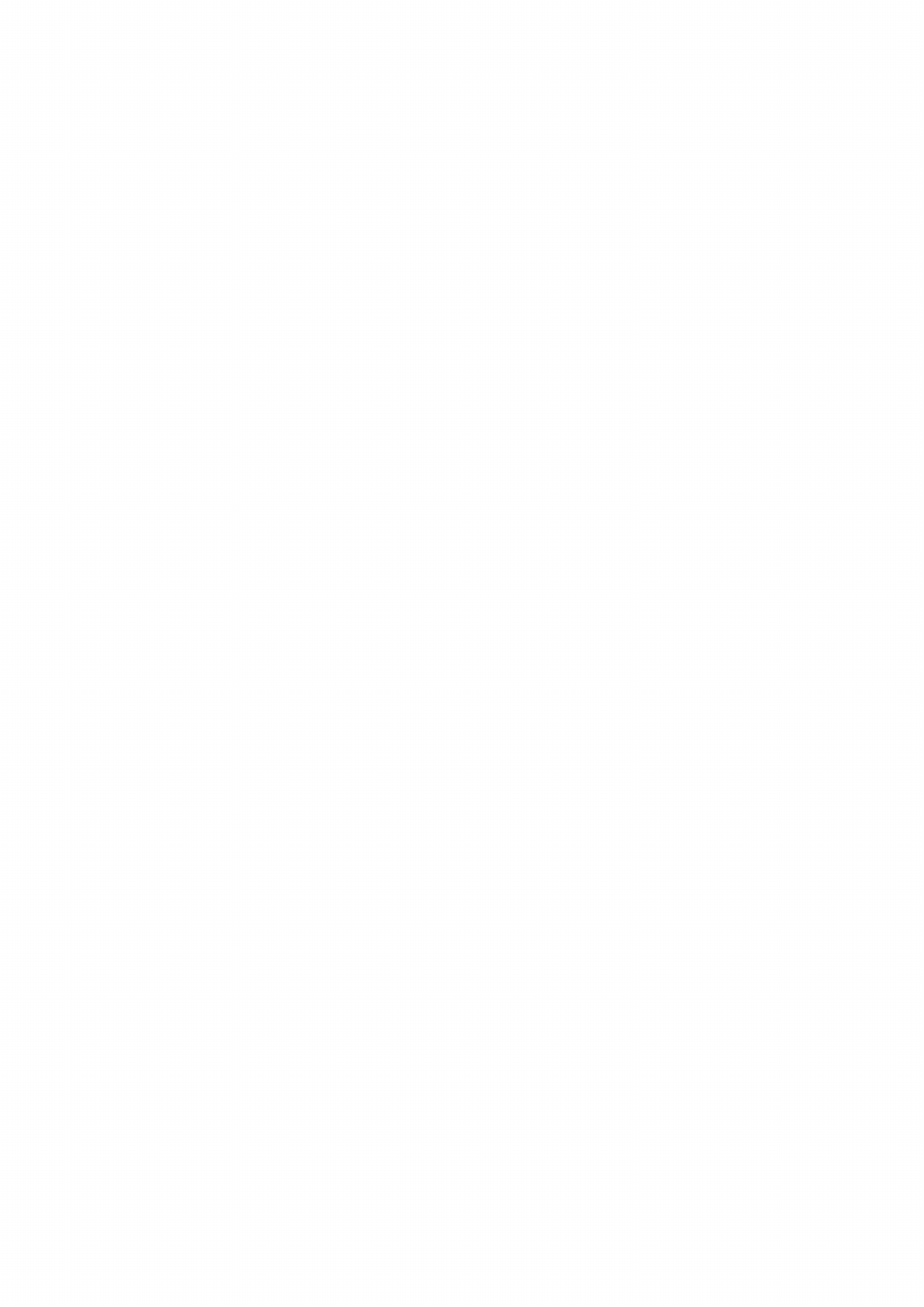# **Conifers Network**

Report of the fourth meeting (18-20 October 2003, Pitlochry, United Kingdom) J. Koskela, C.J.A. Samuel, Cs. Mátyás, and **B. Fady, compilers** 

 $\widehat{\mathbb{Z}}$ EUFORG  $\equiv$  $\oplus$  $G$ ramm  $\begin{array}{c}\n0 \\
0\n\end{array}$  $\omega$  $\circledD$ OUTCE  $\overline{O}$  $\circledcirc$  $\alpha$  $\circ$  $\theta$  $\bigcirc$  $\circlearrowleft$  $\overline{\phantom{0}}$  $\omega$  $O<sub>1</sub>$  $\overline{\sqcup}$  $\subset$  $\varpi$  $\circledcirc$  $\Omega$ Euro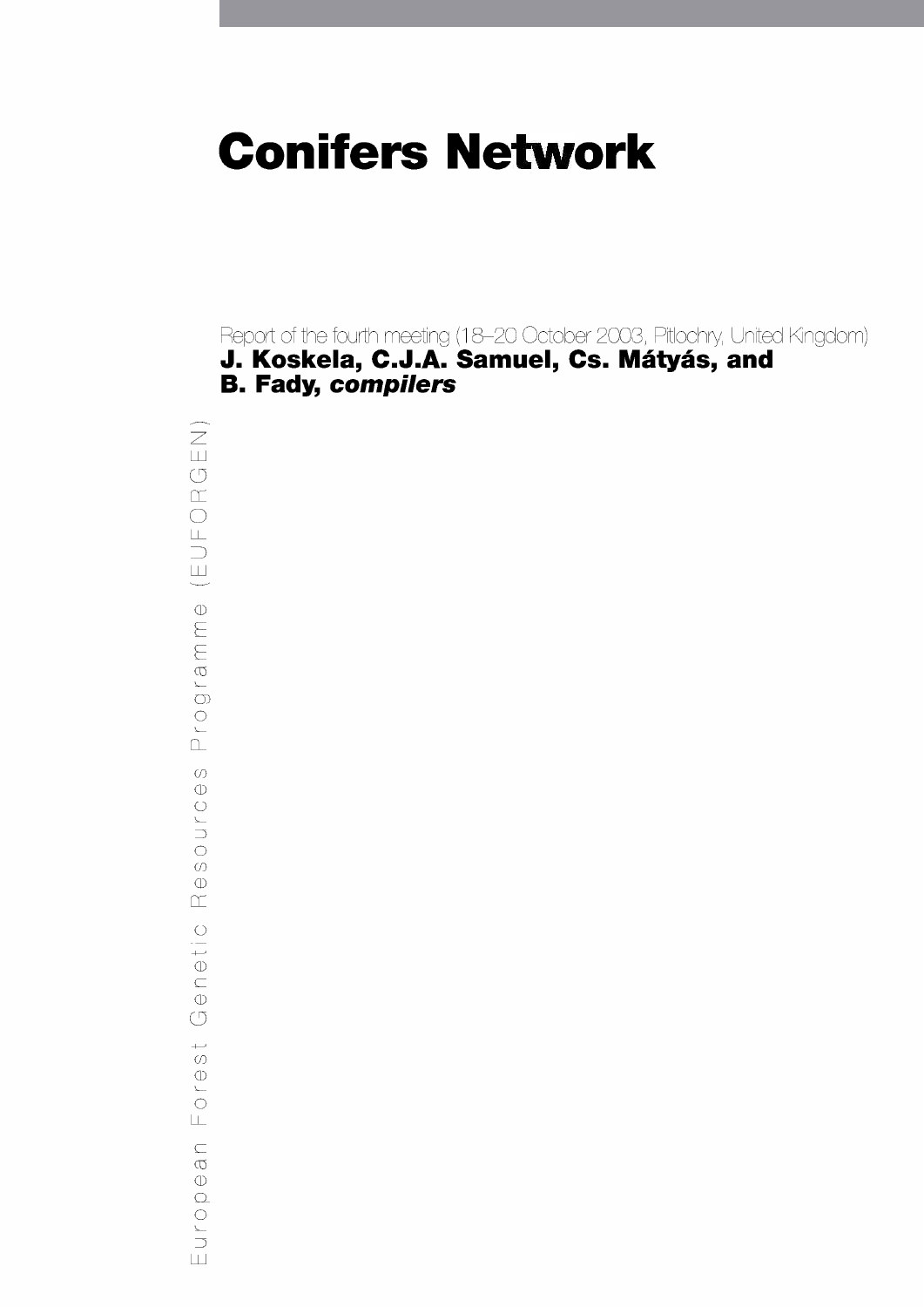Bioversity International is an independent international scientific organization that seeks to improve the well-being of present and future generations of people by enhancing conservation and the deployment of agricultural biodiversity on farms and in forests. It is one of 15 centres supported by the Consultative Group on International Agricultural Research (CGIAR), an association of public and private members who support efforts to mobilize cutting-edge science to reduce hunger and poverty, improve human nutrition and health, and protect the environment. Bioversity has its headquarters in Maccarese, near Rome, Italy, with offices in more than 20 other countries worldwide. The Institute operates through four programmes: Diversity for Livelihoods, Understanding and Managing Biodiversity, Global Partnerships, and Commodities for Livelihoods.

The international status of Bioversity is conferred under an Establishment Agreement which, by January 2007, had been signed by the Governments of Algeria, Australia, Belgium, Benin, Bolivia, Brazil, Burkina Faso, Cameroon, Chile, China, Congo, Costa Rica, Cote d'Ivoire, Cyprus, Czech Republic, Denmark, Ecuador, Egypt, Greece, Guinea, Hungary, India, Indonesia, Iran, Israel, Italy, Jordan, Kenya, Malaysia, Mali, Mauritania, Morocco, Norway, Pakistan, Panama, Peru, Poland, Portugal, Romania, Russia, Senegal, Slovakia, Sudan, Switzerland, Syria, Tunisia, Turkey, Uganda and Ukraine.

Financial support for Bioversity's research is provided by more than 150 donors, including governments, private foundations and international organizations. For details of donors and research activities please see Bioversity's Annual Reports, which are available in printed form on request from bioversitycgiar.org or from Bioversity's website (www.bioversityinternational.org).

European Forest Genetic Resources Programme (EUFORGEN) is a collaborative programme among European countries aimed at ensuring effective conservation and sustainable utilization of forest genetic resources in Europe. It was established in 1994 to implement Resolution 2 of the Strasbourg Ministerial Conference for the Protection of Forests in Europe. EUFORGEN is financed by participating countries and is coordinated by Bioversity International, in collaboration with the Forestry Department of FAO. It facilitates the dissemination of information and various collaborative initiatives. The Programme operates through Networks in which scientists, managers and policy-makers work together to analyse needs, exchange experiences and develop conservation methods for selected tree species. The Networks also contribute to the development of appropriate conservation strategies for the ecosystems to which these species belong and promote integration of gene conservation into sustainable forest management. Network members and other experts from the participating countries carry out an agreed workplan with their own resources as inputs in kind to the Programme. EUFORGEN is overseen by a Steering Committee composed of National Coordinators nominated by the member countries. Further information on EUFORGEN can be found from its website (www.euforgen.org).

The geographical designations employed and the presentation of material in this publication do not imply the expression of any opinion whatsoever on the part of Bioversity or the CGIAR concerning the legal status of any country, territory, city or area or its authorities, or concerning the delimitation of its frontiers or boundaries. Similarly, the views expressed are those of the authors and do not necessarily reflect the views of these organizations.

Mention of a proprietary name does not constitute endorsement of the product and is given only for information.

Citation: Koskela, J., Samuel, C.J.A., Matyas, Cs. and Fady, B., compilers. 2007. Conifers Network, Report of the fourth meeting (18-20 October 2003, Pitlochry, United Kingdom). Bioversity International, Rome, Italy. iv +71 pp.

ISBN 978-92-9043-768-0

Bioversity International Via dei Tre Denari, 472/a 00057 Maccarese Rome, Italy

© Bioversity International, 2007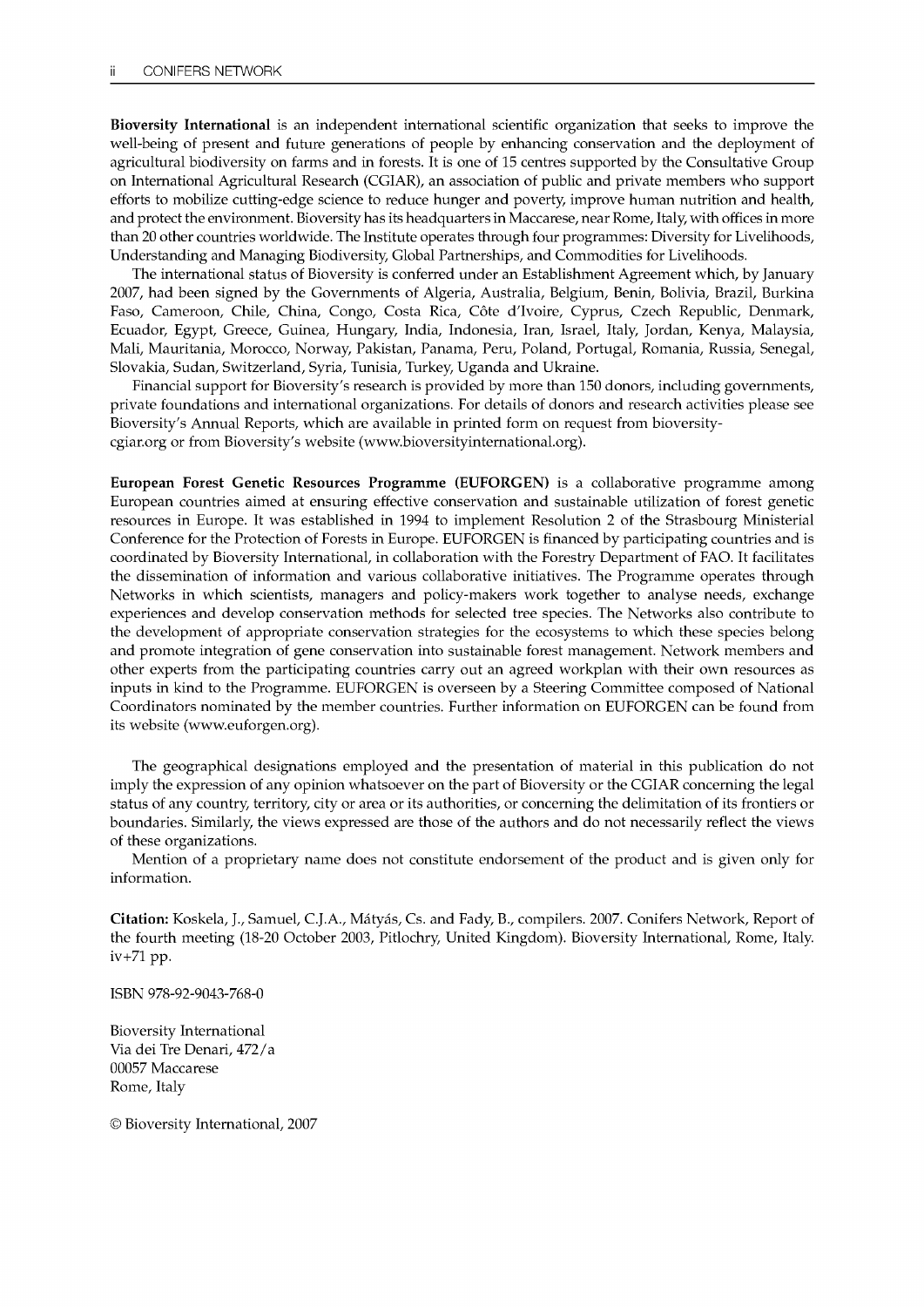# **Contents**

| <b>Summary of the fourth EUFORGEN Conifers Network meeting</b>                                        | 1  |  |
|-------------------------------------------------------------------------------------------------------|----|--|
| Introductory country reports                                                                          | 13 |  |
| Conifer genetic resources in Iceland                                                                  | 15 |  |
| T. Eysteinsson                                                                                        |    |  |
| Single nucleotide polymorphisms in forest trees                                                       | 19 |  |
| Review on single nucleotide polymorphisms (SNPs) and population genetic studies<br>in conifer species | 21 |  |
| G.G. Vendramin                                                                                        |    |  |
| Genetic resources of exotic conifers                                                                  | 29 |  |
| The introduction, evaluation and use of non-native conifer species in Britain                         | 31 |  |
| C.J.A. Samuel                                                                                         |    |  |
| Breeding programmes of exotic conifers in Britain                                                     | 35 |  |
| S. Lee                                                                                                |    |  |
| Developing a policy for long-term archiving of conifer breeding material                              | 39 |  |
| R. Sykes                                                                                              |    |  |
| Introduced forest tree species: some genetic and ecological consequences                              | 41 |  |
| B. Fady                                                                                               |    |  |
| Attempts in identifying the origin of Douglas-fir (Pseudotsuga menziesii (Mirb.)                      |    |  |
| Franco) stands in Germany                                                                             | 53 |  |
| A.O. König, W. Maurer, H.P. Schmitt, W. Arenhövel, H.M. Rau and B.R. Stephan                          |    |  |
| Douglas-fir provence tests in Serbia                                                                  | 61 |  |
| V. Isajev and V. Lavadinovic                                                                          |    |  |
| Programme of the fourth meeting                                                                       | 67 |  |
| <b>List of participants</b>                                                                           | 69 |  |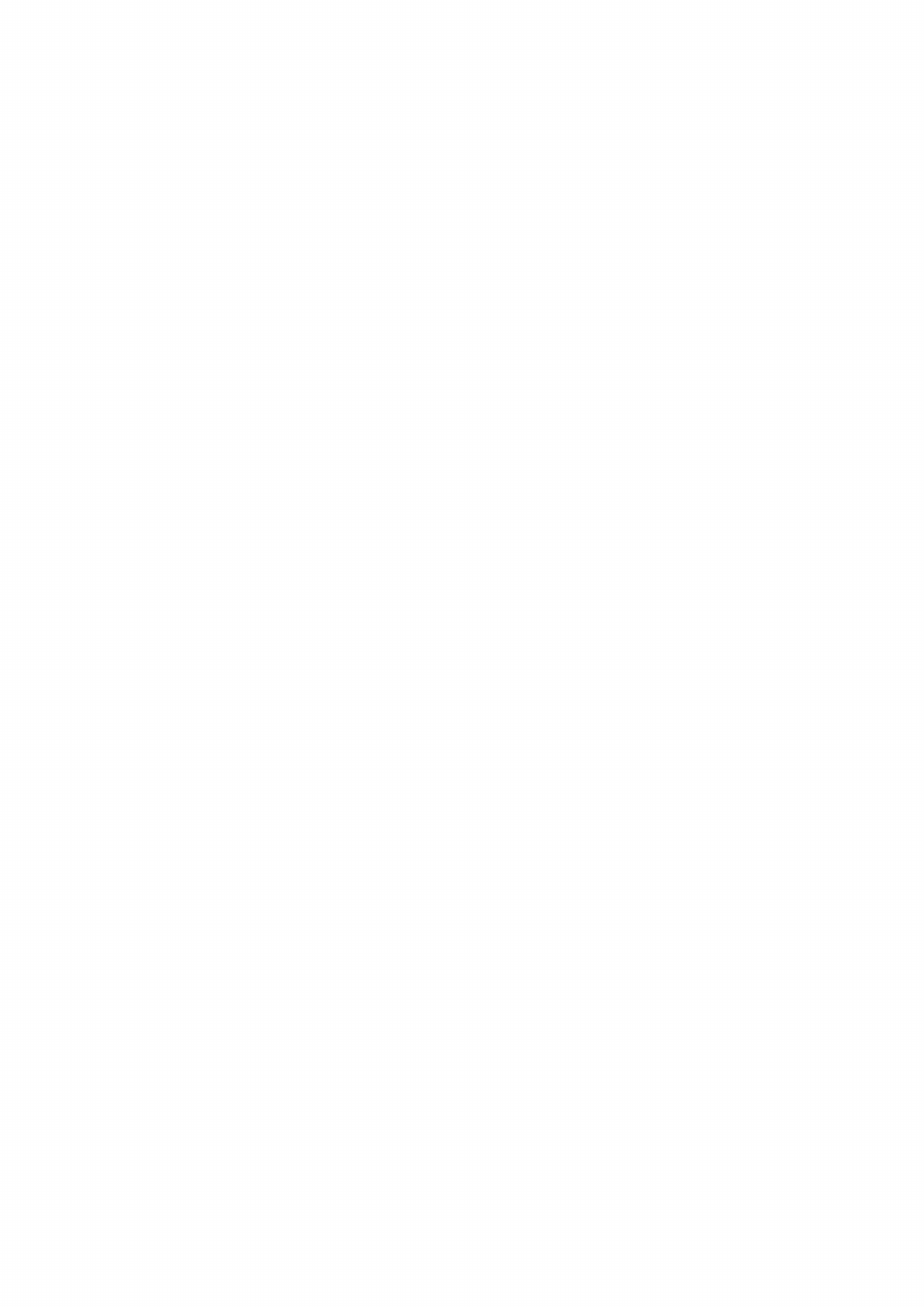Summary of the fourth EUFORGEN Conifers Network meeting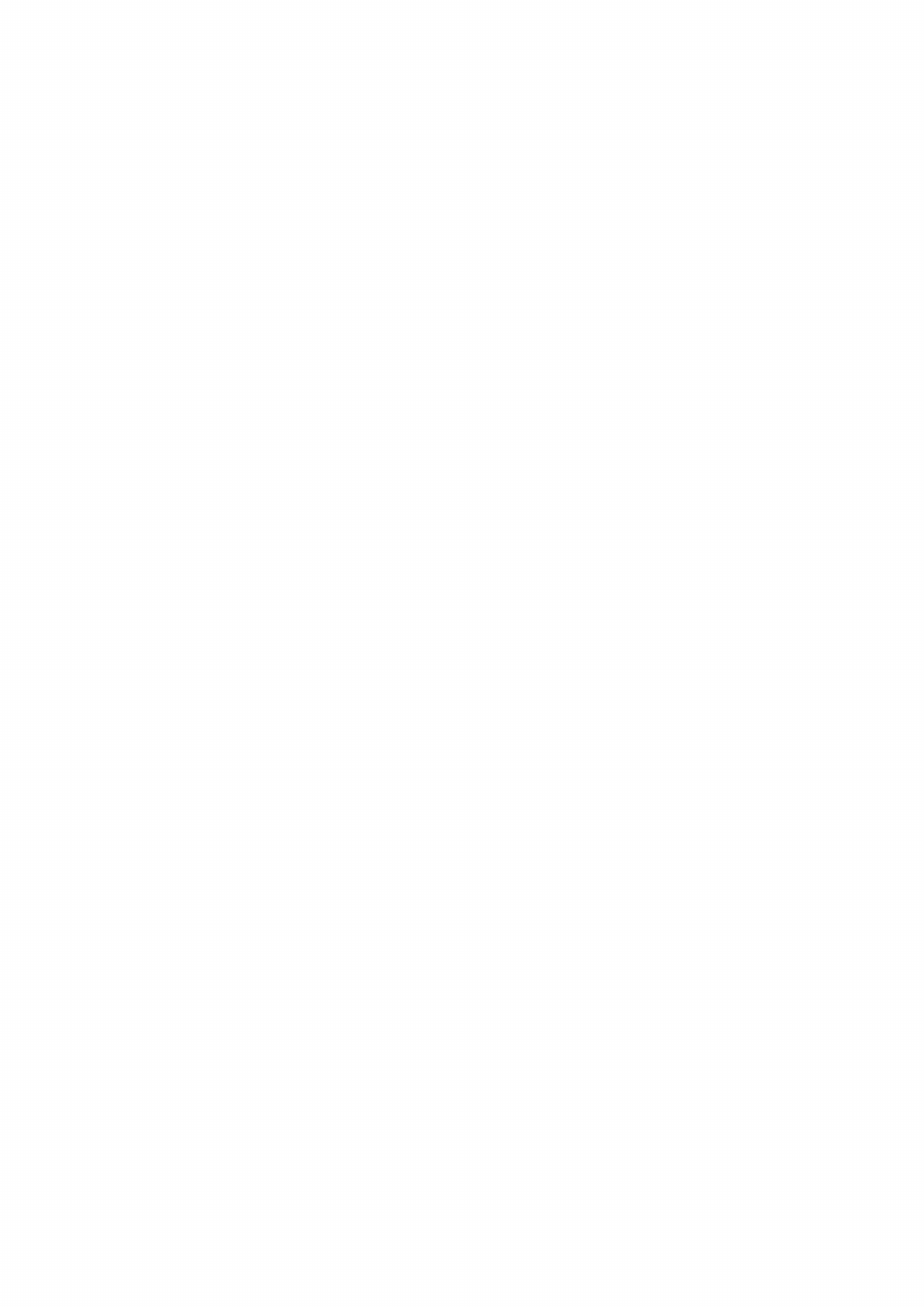# Fourth EUFORGEN Conifers Network meeting, Pitlochry, Scotland, 18-20 October 2003

## Opening of the meeting

C.J.A. Samuel welcomed the participants on behalf of local organizers and provided a short presentation on forestry in Scotland and the UK. He described how the forest sector is structured in the UK and stressed the importance of conifers, especially the role of exotic conifers in Scotland. He also introduced his colleagues from the Forest Research, i.e. C. Baldwin, E. Ker and R. Sykes.

C. Matyas, Chair of the Network, welcomed the participants from 26 countries and thanked the local organizers for the arrangements. All participants then briefly introduced themselves.

The Chair reminded the Network members of the importance of producing visible and useful outputs. He highlighted the task of EUFORGEN which should support conservation activities in the participating countries. At the same time, EUFORGEN should raise awareness of forest genetic resources among forestry professionals, decision makers and the public in general.

J. Koskela introduced himself as the new EUFORGEN Coordinator since 1 January 2003. He then presented the tentative agenda of the meeting which was adopted with some amendments. J. Fennessy, B. Fady and T. Skroppa were nominated as rapporteurs for the meeting.

## EUFORGEN update

J. Koskela provided a short update on the two recent external reviews which were carried out on IPGRP: one assessed the performance of Bioversity International as a whole and the other focused solely on the Bioversity Regional Office for Europe. The two reviews were carried out as the regular five-year monitoring cycle of CGIAR and Bioversity activities, respectively. Results of both reviews were positive and several recommendations made during the Europe review were specifically addressed to the EUFORGEN Steering Committee. These recommendations will be presented to the Steering Committee for discussion during its next meeting in May 2004. He thanked those participants who responded to the Bioversity surveys which were sent to Bioversity's partners in Europe as part of the reviews.

J. Koskela informed the meeting that the new Director General of Bioversity, Dr. Emile Frison, commenced his duties on 1 August 2003. He then presented the reports on recent meetings and outputs of EUFORGEN and listed various other meetings where the Secretariat promoted the EUFORGEN Programme. He briefly highlighted the outputs of the 4th Ministerial Conference on the Protection of Forests in Europe (MCPFE), held in Vienna, Austria at the end of April 2003. The MCPFE Liaison Unit will move from Vienna to Warsaw by the end of 2003 as Poland takes the Chair in the MCPFE process. Relating to EUFORGEN activities, he informed the meeting that a collaborative capacity-building programme, 'Conservation and use of biological diversity for development', is being developed between Bioversity and the Government of Austria. It is planned that this initiative will include an international training programme on forest genetic resources. Its focus is on providing short-term training courses and scholarships, especially for developing countries and European countries in transition.

## Introductory country report by Iceland

T. Eysteinsson gave a general presentation on forestry in Iceland. The native tree species are birch, rowan and aspen, while common juniper is the only native conifer. Before human settlement, the native birch forests covered about 30% of the land area but currently the figure is only 1%. Modern forestry in Iceland started in 1899 with the first pine enclosures. In the 1940s, large-scale seed import took place for afforestation purposes and the period from 1960 to 1990 was known as a learning period with development of forest research. The present forest management goals are mainly multiple uses, with emphasis on timber production. Other important elements are soil conservation, land reclamation, amenity and recreation. The most important exotic conifers are Siberian larch, Sitka spruce and lodgepole pine.

From 1 December 2006, IPGRI and INIBAP operate under the name Bioversity International.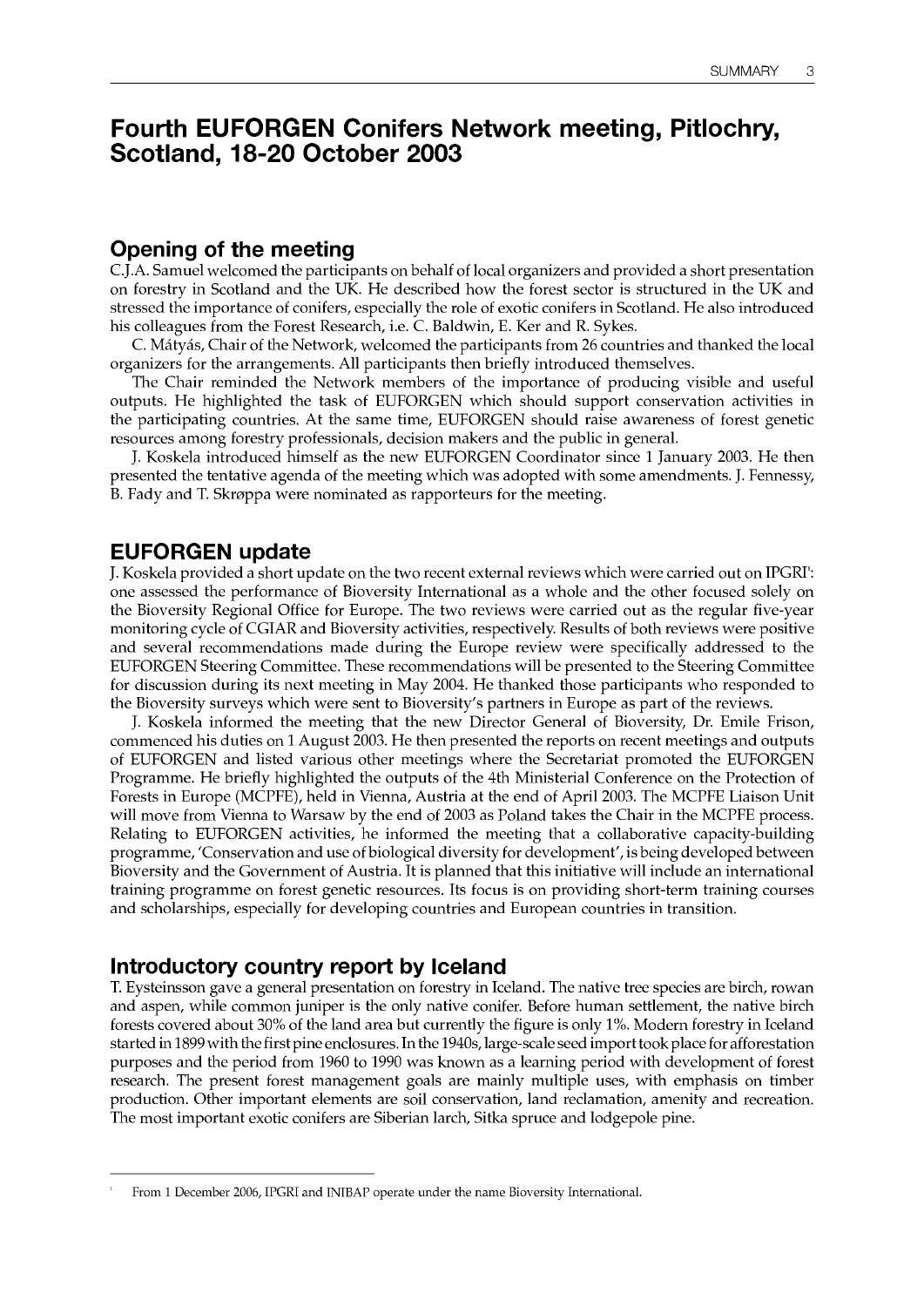## Progress made in various countries

## Central and Eastern Europe (Czech Republic, Hungary, Poland, Russian Federation, Slovakia and Slovenia)

Hungary, Slovakia and the Czech Republic reported that general insecurity in forest management has increased due to the ongoing transition process towards market economies. In the Czech Republic, for example, there are too many owners of small forests, and some of them do not have any particular interest in forest management. Some good results from the past have been lost after many personnel changes in various organisations. This situation has also increased lack of responsibility among those organisations which offer services in forestry and their staff have inadequate capacity to monitor activities at an appropriate level. Substantial changes in ownership structure have also taken place in Slovenia. In Hungary, large private owners have greater interest and they are doing more for FGR (forest genetic resources) conservation than state forest services. However, the privatisation process is sometimes less transparent and probably based on particular interests of individuals and groups.

The forests still face serious health problems, although the situation is improving in the Czech Republic with decreasing industrial pollution and emissions. Too high a number of large game species is a problem in Hungary and the Czech Republic. In recent years, extreme weather conditions, e.g. flood and drought, have increased stress on the forest ecosystems. Consequently, the frequency of bark beetle outbreak is increasing which creates a specific and long-lasting problem.

There are problems in communication between environmental NGOs, state agencies responsible for forests and those responsible for the environment. There are conflicting views regarding NATURA 2000 between private forest owners and representatives of environmental agencies. Russia reported that illegal logging and trade is continuing, particularly in the Far East, Siberia and the Caucasus region. Decreasing profitability of forestry and lack of funds for forestry activities is creating problems to conservation of FGR in Central and Eastern Europe.

Legislation changes in most countries are connected to the preparatory phase of accession to the EC requiring harmonisation of national legislation with the acquis communautaire (the entire body of European laws). In addition, national strategies and/or programmes on conservation and utilisation of FGR are in preparation in several countries and many newly adopted national forest programmes include chapters on FGR. Some of the ongoing projects on FGR and tree breeding include:

- Development of molecular and biochemical databases on forest trees for monitoring movement of forest reproductive material;
- Tree breeding and preservation of valuable and threatened populations;
- Silvicultural techniques and genetic composition of tree species;
- Reproduction methods such as vegetative propagation and in vitro culture;
- Approval and record keeping of forest reproductive material and information services for forest owners. Increased public awareness is considered important and publications and videos are under

preparation in Central and Eastern European countries.

## Mediterranean region (Bulgaria, Croatia, Cyprus, France, Italy, Macedonia, Malta, Serbia and Montenegro, Spain and Turkey)

The Mediterranean eco-geographical group was represented by 10 countries. The species of interest for this group are: Abies spp., Picea abies, Pinus pinaster, Taxus baccata, Pinus nigra, Pinus pinea, Pinus halepensis, Pinus brutia, Pinus peuce, Pinus heldreichii, Cupressus spp., Cedrus spp., Juniperus spp. and Tetraclinis articulata.

Research projects on characterization of genetic resources of some Mediterranean conifer species (e.g. Abies alba in Croatia, Pinus nigra in Macedonia, Turkey, Serbia and Montenegro) are in progress using a combined approach with neutral and adaptive molecular markers. In France, Spain and Italy demography and parentage analyses are being carried out for Abies alba, Pinus halepensis and Pinus pinaster. The main objectives of these studies are to gather information on the distribution of neutral and adaptive variation in the natural range of the species, to identify 'hot spots' of diversity and to monitor gene flow. Maps were prepared using neutral markers regarding the distribution of genetic diversity of Pinus pinaster, Pinus halepensis and Picea abies. The results of these projects can be summarized as follows:

New information on colonisation dynamics, gene flow and hybridisation processes as well as on migration of populations;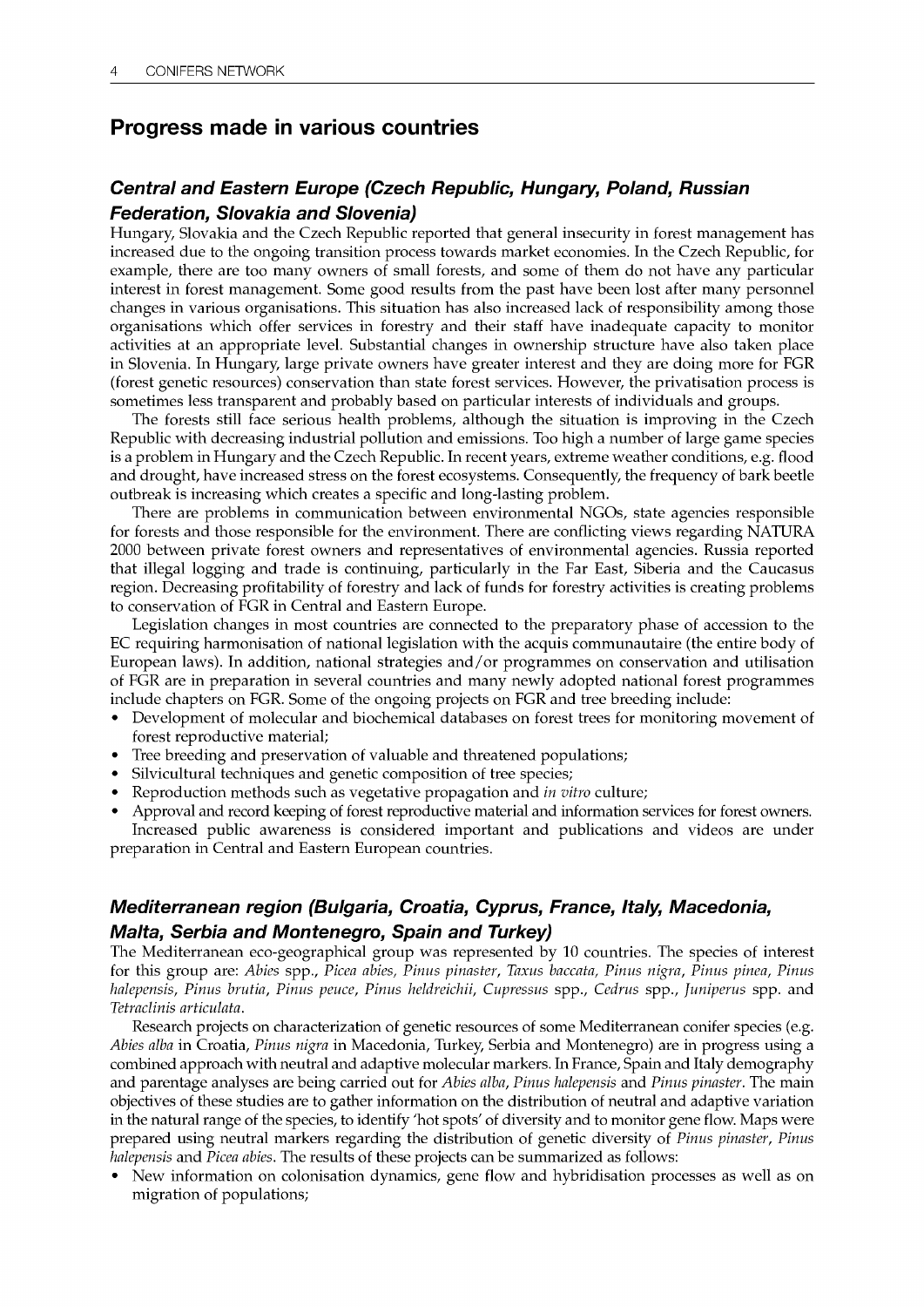- First evidence on the distribution of adaptive variation at the molecular level for *Pinus pinaster*, *Pinus* halepensis, Pinus nigra and Picea abies;
- Development of methods for provenances and seed lot identification for Pinus pinaster;
- Establishment of new provenances trials and progeny tests for Abies alba, Pinus nigra, Pinus brutia and Pinus halepensis and analysis of quantitative traits.

Various in situ conservation measures have also been undertaken, including establishment of four additional conservation units for Abies alba in south-eastern France, revision of Abies alba seed stands in Croatia and identification of three additional gene conservation units for Pinus brutia in Turkey. For ex situ conservation, the number of Pinus pinaster and Pinus halepensis populations stored in seed banks has increased in France and Italy. Additional samples for DNA banks of *Pinus halepensis, Pinus pinaster*, Picea abies, Abies alba, Picea omorika and Pinus brutia have been stored at -80°C in Italy and France. In Bulgaria, the number and size of gene reserves for *Picea abies* and *Abies alba* have also increased.

Regarding changes in relevant policies, Spain, France, Turkey and Bulgaria have harmonized the Council Directive 1999 /105 /EC on the marketing of forest reproductive material in their legislation. In Spain, a National Committee on Breeding and Conservation of Forest Genetic Resources has been established to coordinate the activities of the different autonomous communities. Spain has recently also prepared a new forest law including aspects related to breeding and conservation of FGR. New laws on forest reproductive material have also been adopted in Serbia and Montenegro, and Macedonia. Public awareness and training activities include:

- Organization of the 2nd edition of an international course on conservation of FGR in Spain;
- Participation at the French Agricultural Exhibition "Our forests: a genetic treasure";
- Participation in TV programmes;
- Contribution to the preparation of books devoted to conservation genetics;
- An international course in Colombia was organised by Spain in collaboration with some South American countries.

#### Northern Europe (Finland, Iceland, Lithuania, Norway and Sweden)

At the Nordic level, conservation of genetic resources is one of the areas that have a high priority in the agricultural sector. The Nordic Genetic Resources Board was established with one representative from the Ministry of Agriculture and one from the Ministry of the Environment in each country.

On request from the Nordic Council of Ministers, a Nordic Network for Forest Tree Gene Conservation was established in 2003 with one representative from each Nordic country. This is similar to the Nordic Gene Bank for agricultural plants and the Nordic Gene Bank for farm animals. The objective is to promote and co-ordinate the conservation of genetic resources of forest trees in the region. Raising public awareness at different levels has a high priority in Nordic co-operation. The joint annual publication "Nordic GENresources" with contributions from all three sectors is one of the public awareness initiatives.

A report of the legal issues of genetic resources of agricultural plants, agricultural animals and forest trees was presented to the Nordic Council of Ministers in June 2003 (A Nordic Approach to Access and Rights to Genetic Resources, ANP 2003:717, 99pp, available free of charge from nmr.dk). It recommended that legally, forest trees should be considered to be in the public domain. The Council decided, however, that the legal status of the genetic resources of forest trees is still unclear and that the topic should be further evaluated.

In Norway, efforts have been made to evaluate the role of nature conservation reserves in gene conservation. It seems that their role will be different both for species and countries. Investigations along the same lines are being initiated in Sweden and Finland. In Iceland, gene conservation has the highest priority in state-owned forests.

A pilot project monitoring the genetic resources of rare and scattered tree species was initiated in Norway. Abundance, size, distribution and damage by grazing animals was assessed in  $1000 \text{ m}^2$  plots in a  $3 \times 3$  km grid in three counties, as an additional registration in the national forest survey.

Breeding of Norway spruce and Scots pine is continuing both in Sweden and Finland with the establishment of new generation seed orchards. A long-term breeding strategy for Finland was presented this year. It has been evaluated and will be revised by the end of 2003. The breeding strategies in these two countries combine long-term breeding and gene conservation.

In Lithuania, a law on genetic resources of plants, including forest trees, came into force in 2003. A new gene bank as a state-funded institution for the management of plant genetic resources is under establishment. The area of the Norway spruce gene reserves in Lithuania has been reduced due to bark beetle outbreaks.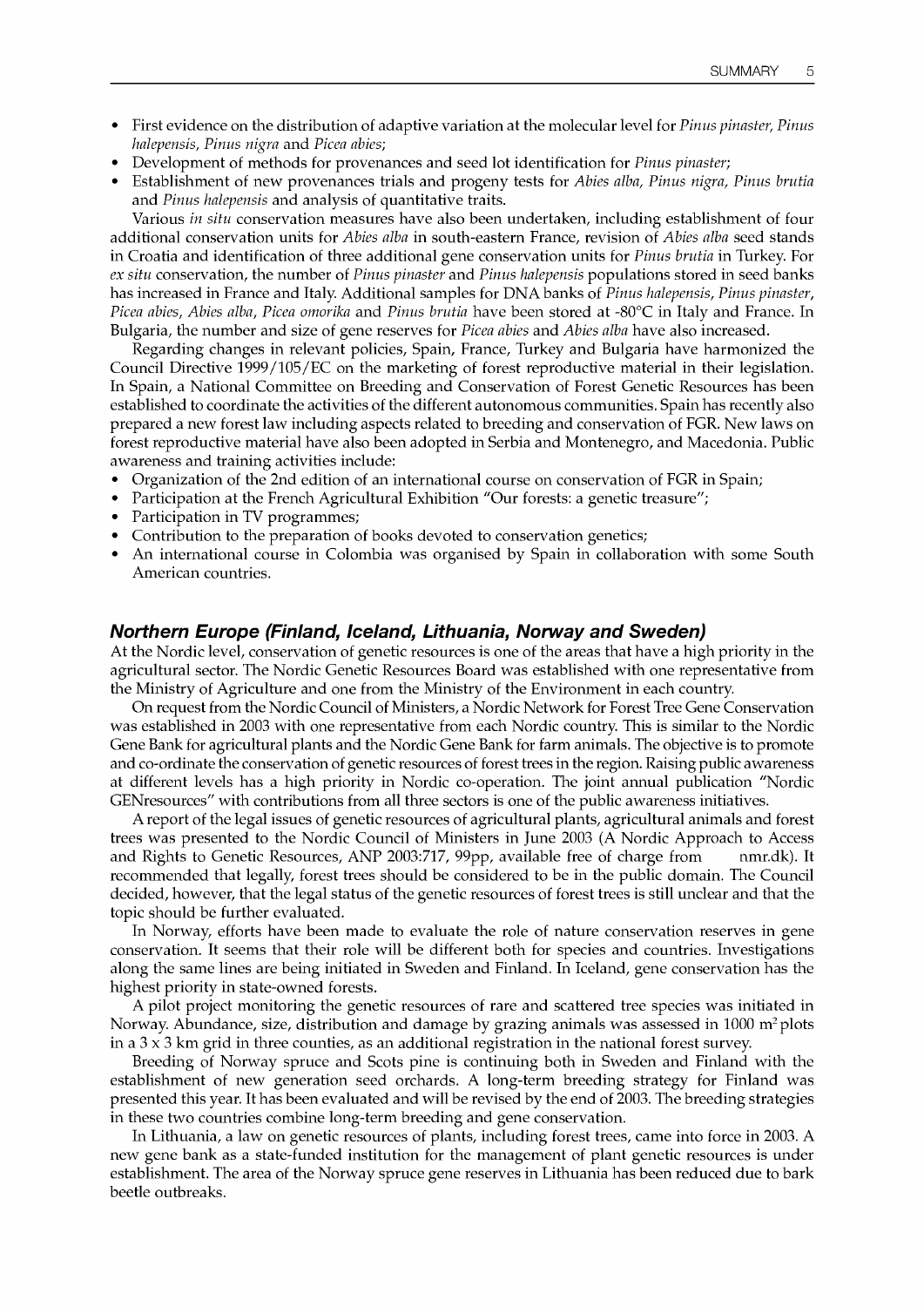In both Iceland and Norway, it has been observed that rather fast development of landraces may take place in forest trees. This has been shown as adaptation to climatic conditions and susceptibility to the green spruce aphid in Sitka spruce.

Characterization using molecular markers in Norway spruce from the assumed refugia and along the migration routes is underway in Norway. Combined with results from dating pollen profiles, it will most likely provide new information about the immigration of the species after the last glacial period. In a joint Norwegian-Finnish project isozyme studies have been made for a large number of Taxus baccata populations from the western and northernmost range of the species.

## Western Europe (Austria, Belgium, Germany, Ireland, Switzerland and United Kingdom)

In general, few major developments were reported among this group of countries. Difficulties in obtaining data were highlighted. These were due to insufficient resources and low interest in genetic conservation in conifers.

Switzerland reported the successful publication of a Gene Conservation Concept, a document covering all forest tree species (published in French and German only). Forests of special genetic interest are presently being identified.

A symposium on Genetic Conservation and Breeding of Taxus baccata was held in Austria. Forthcoming work is in hand to investigate molecular methods to be used as diversity measures and for seed lot identification across a range of species.

In Germany, the National Concept on the conservation of forest genetic resources was last reviewed and published in 2000. All activities are coordinated by a national working group and the reporting period runs from 2001 to 2004. At this stage, only reports from some federal states have been received as levels of activity among states are variable. The following list summarises these activities:

- For several species (Abies alba, Picea abies, Taxus baccata, Pseudotsuga menziesii), stands, populations in experiments or individuals have been characterized by isozyme markers;
- The establishment of clonal archives, seed orchards and conservation plantations has continued;
- A IUFRO (International Union of Forest Research Organizations) meeting on 'Ecology and silviculture of Silver fir' was held in September 2002 with some 30 contributions;
- For Pseudotsuga menziesii a number of states have checked several hundred stands to assess their adaptation and suitability for further propagation (seed collection) and natural regeneration. Isozyme analyses have been applied using the allele frequencies of the 6-PGDH-A locus to distinguish between sources of the coastal and interior type. However, morphological characters such as needle cast, poor stem form, resin flow, early and heavy coning and mortality have been considered as undesirable characters;
- In an EU-funded project, possible changes in the genetic structure of populations transferred from North America to Europe have been investigated.

## Documentation, information and public awareness

## EUFORGEN website and bibliography

J. Koskela presented the new structure of the EUFORGEN website, which is accessible directly through a new address (www.euforgen.org) while the old address under the Bioversity website also remains operational. The website is database-driven and includes a number of new features such as a 'what's new' section, species summary pages and an improved search engine. The EUFORGEN grey literature database is maintained as part of the new website and it currently includes nearly 2000 references. There is a need to include information on where to find a given reference and it was decided to indicate network members as contact persons in each country.

## Conifers and EUFORGEN posters

An updated version of the Conifers Network poster and a general EUFORGEN poster were displayed and copies in A4 size were distributed to the participants. The Network poster was originally developed for the DYGEN (Dynamics and Conservation of Genetic Diversity in Forest Ecosystems) Conference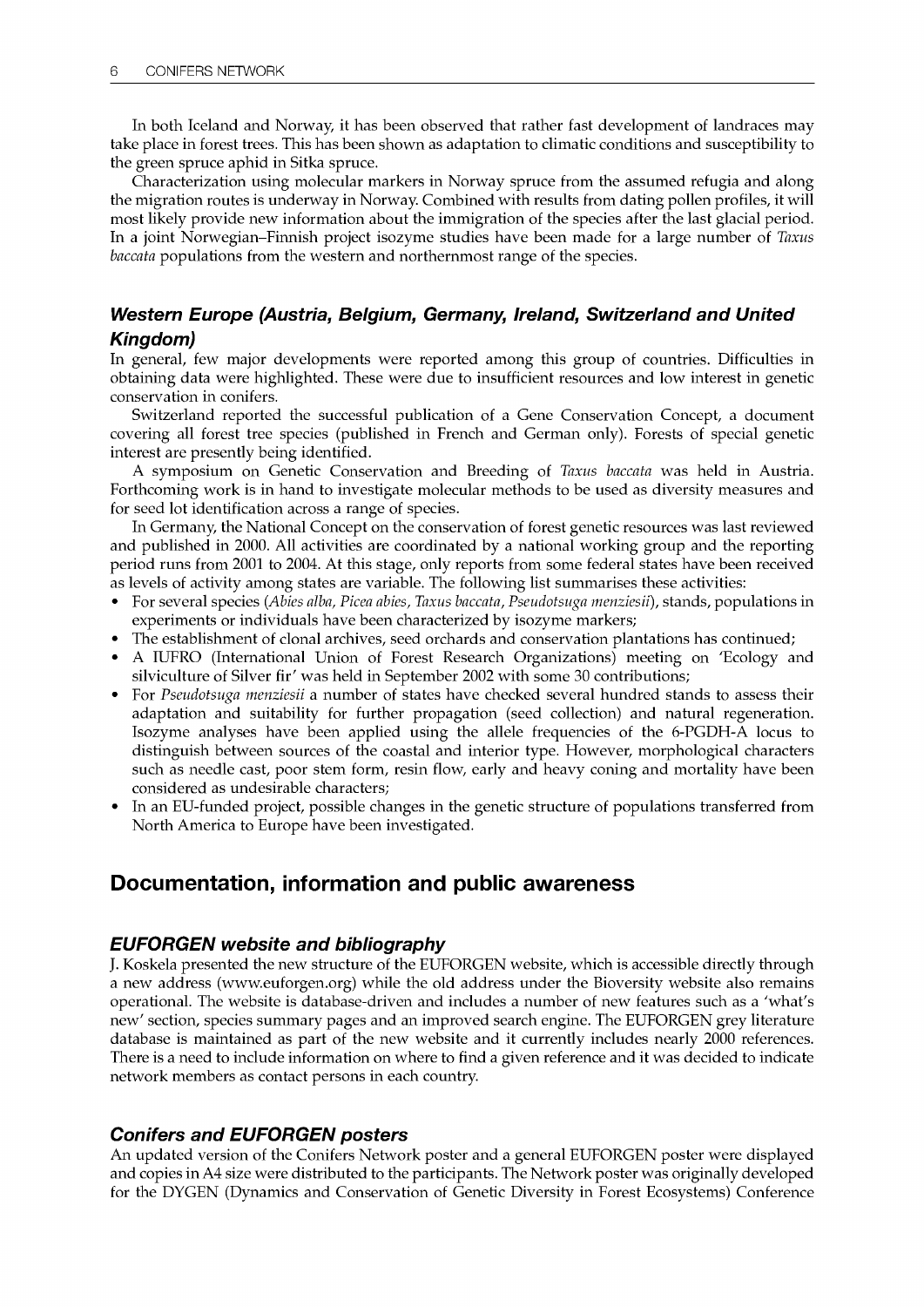and revised for the World Forestry Congress. These posters as well as other Network posters are available from the EUFORGEN website.

#### Image database

B. Fady updated Network members on the progress made on the image collection database. The participants were asked to provide additional slides on threats (pollution, pests and diseases), silviculture, utilization, genetics and breeding before 30 November 2003. Slides should be provided with the following information: name of photographer, country, species, item number and any additional comments. A reminder will be sent to all participants after the meeting. It was agreed that photos can be used freely for public awareness purposes provided that the name of the photographer and EUFORGEN (e.g. B. Fady/EUFORGEN Conifers Network) are acknowledged.

T. Skroppa gave a presentation on the Norwegian website on conservation of forest tree genetic resources (http:/ /www.skogoglandskap.no/temaer /genetic\_resources). On this website, detailed information can be found on strategies for forest tree gene conservation in Norway, and related issues.

## Meetings, projects and other initiatives

#### Outcomes of the DYGEN Conference

C. Matyas reported outcomes of the Dynamics and Conservation of Genetic Diversity in Forest Ecosystems (DYGEN) Conference, which was held in Strasbourg in December 2002. Most topics discussed during the conference have relevance for developing strategies for genetic conservation, such as mating and population size, effects of post-glacial migration and of human activity on genetic structure, or the impact of past and future climatic changes.

There is no doubt that maintaining the dynamics of evolution and adaptation must remain the main goal of gene conservation. In view of expected long-term environmental changes, adaptability and phenotypic plasticity are traits of primary importance. However, the gap between molecular marker data and adaptive traits is still not overcome. In this respect the legacy of post-glacial migrations (organellic lineages) provides limited support, and historic differences have been erased by selection and gene flow.

Important strategic issues, such as the role of science in shaping forest policy, were also discussed during the DYGEN Conference. There was general agreement that genetic issues must be made more visible for decision-makers and the general public. The summaries of the conference sessions are published in the latest issue of Forest Genetics (2002, 9(4):333-340) and selected papers will be published in Forest Ecology and Management.

#### EVOLTREE proposal

G.G. Vendramin provided a short overview of the proposal submitted to the European Commission for the creation of a network of excellence on genomics of forest tree species. The title of the proposal is Evolution and Management of Diversity in European Forest Trees (EVOLTREE). EVOLTREE aims to implement genomic approaches for monitoring, predicting and managing genetic diversity in European forest trees for sustainable resource management and environmental protection. The aim of EVOLTREE is to transfer basic knowledge of gene function and genetic diversity into the forest sector, both by improving management practice and by tracing wood or seed products. It integrates interdisciplinary research (genomics, population and quantitative genetics, ecology, eco-physiology, palaeoecology, reproductive biology, modelling, bioinformatics, conservation biology, silviculture) to decipher the structure, expression and polymorphism of genes of adaptive significance and attempts to gain new insight into ecosystem function.

EVOLTREE is a consortium of 32 partners from 14 different countries. Besides the very positive scientific evaluation, the proposal was rejected because forest genomics was not considered as a high priority topic. It is the intention of the coordinator (A. Kremer) to resubmit the proposal. Possible changes in the content and eventually in the partnership will depend on the final version of the next call (Topic 111.1.3) that will be published in January 2004.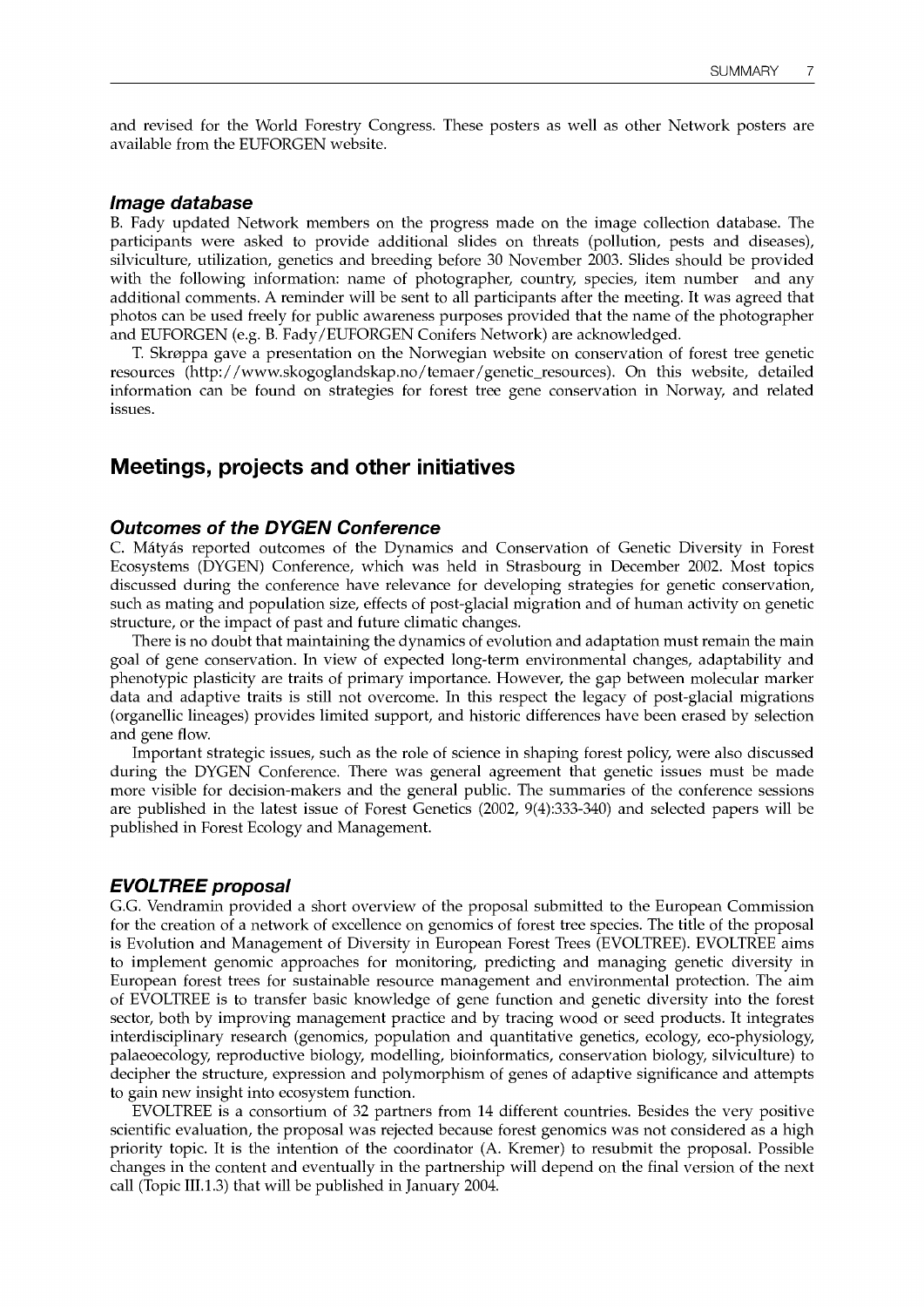#### Results of analyzing SNPs in conifers

G.G. Vendramin gave a talk about the detection and usefulness of a new category of markers, namely single nucleotide polymorphisms (SNPs), for population genetic studies in conifer species. Direct analysis of genetic variation at the sequence level using SNPs offers several advantages over other types of DNA marker systems. Information about the frequency and distribution of SNPs in forest tree species is still lacking.

The work consisted of a preliminary analysis of SNPs distribution in Aleppo pine (Pinus halepensis) and the evaluation of their usefulness in population genetic analyses. Based on isozymes, nuclear and chloroplast microsatellite data, it appears to carry high levels of variability, most of which (>85%) resides within populations. In this first phase attention was paid to a CAD gene, which is involved in lignin biosynthesis. Five populations sampled in different parts of the natural range (Israel, Greece, Italy, Spain and Morocco) of the species were analyzed.

Based on preliminary data from about 1200 by (base pairs), the frequency of nucleotide changes appears to be high, with an average of one SNP every 143 bases overall. This frequency, which is much higher than that observed in humans, appears to be lower (but of the same magnitude) than frequencies observed in maize, Picea abies and Pinus pinaster, which are commonly considered species with extremely high levels of variability.

The estimated value of nucleotide variation appeared low. On the other hand, the genetic differentiation among populations was higher (about 42%) than that estimated using neutral markers (ranging from 2-12%), suggesting that this gene is under selection. The analysis of SNPs in candidate genes was a first attempt to detect putative adaptive variation and may provide extremely useful information for designing conservation units.

#### New EC Regulations on Genetic Resources in Agriculture

J. Koskela reported on the development of new EC Regulations on Genetic Resources in Agriculture. The EC is currently working on a revision of Regulation 1467 from 1994. The draft proposal was presented and discussed during two meetings held in Brussels in early 2003. The focus of this new regulation will be on animal gene conservation and the budget will be  $\epsilon$ 7–10 million for a period of three years. The scope of the Regulation also includes crop, microbial and forest genetic resources with the focus on conservation, characterization, collection, utilization, documentation and evaluation. Onfarm conservation and inventories are also likely to be eligible but research activities are specifically excluded. EUFORGEN is mentioned as the only forest-related framework in the draft document. The first call is expected to open by the end of 2003 or early 2004, and a second call is scheduled for 2005 after ten new countries have joined the EU. The Regulation is expected to provide funding for one or two forest-based projects. It was suggested that a proposal could be developed based on the common action plan concept.

In addition to the EC Regulation on genetic resources, the participants discussed the EC Directive on forest reproductive material. Concern was expressed that this might lead to inappropriate use of forest reproductive material.

## Progress made in the Network activities

#### Technical Guidelines

J. Koskela provided an update on the state of the Technical Guidelines (TGs) production process. The six-page Technical Guidelines are specifically targeted for forest managers while Technical Bulletins are more comprehensive presentations of relevant information targeted for both scientists and managers. The first set of TGs was published in April 2003, including Picea abies, Pinus pinaster and Pinus brutia/ halepensis. Two new TGs for conifers (Abies alba, Pinus sylvestris) will be published as part of the second set in November 2003. A third set is scheduled for publication in February 2004. The state of the various conifer TGs is as follows:

- Abies alba (Heino Wolf): text has been circulated and the draft map will be distributed shortly.
- Pinus sylvestris (Csaba Mátyás, Sam Samuel, Lennart Ackzell): draft will be sent to the Secretariat soon after the meeting.
- Taxus baccata (Rudolf Bruchanik, Ladislav Paul) draft text was provided just before the meeting.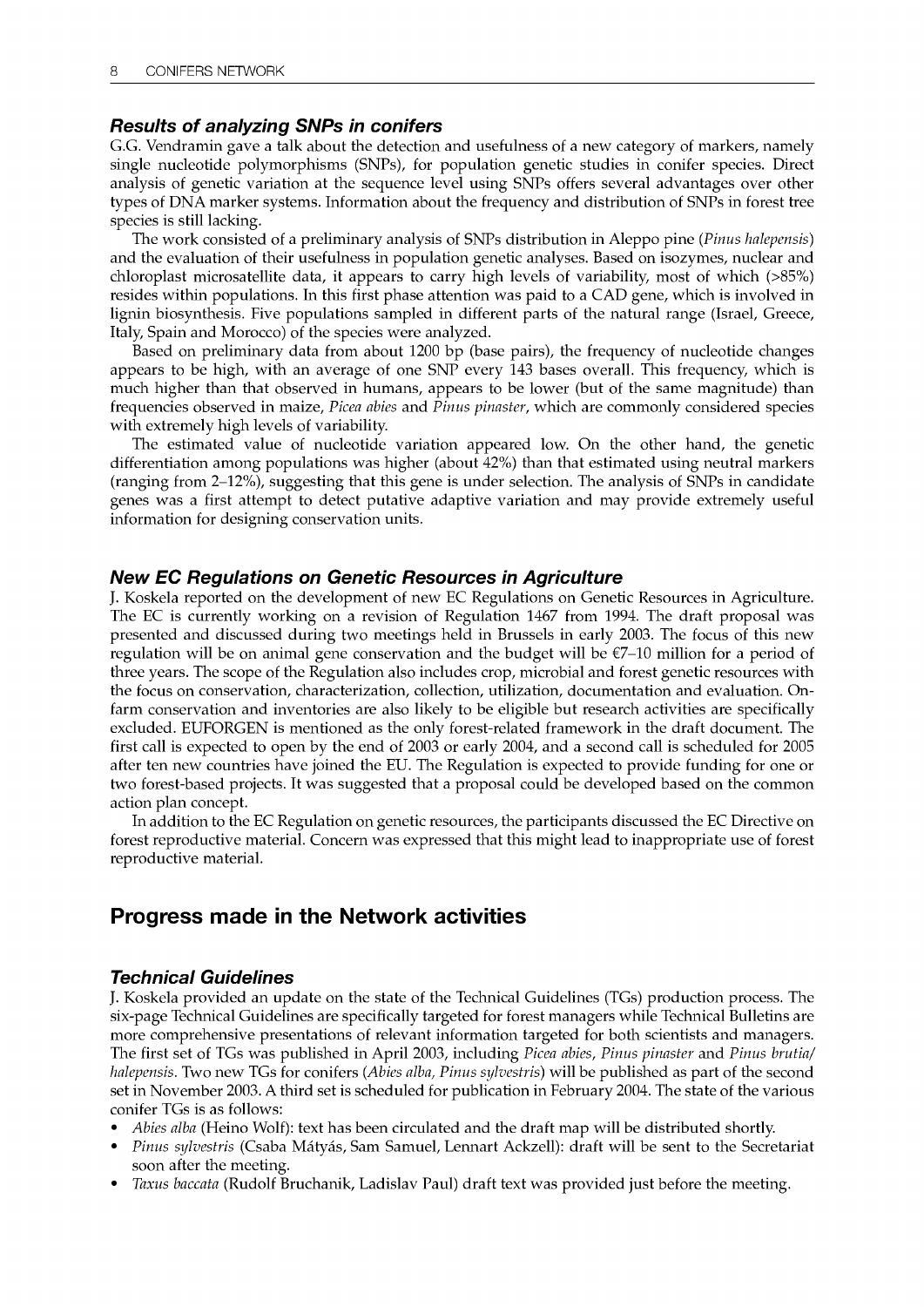- Pinus nigra (Vasilije Isajev, Bruno Fady, Hacer Semerci, Vlatko Andonovski): deadline for the draft text is 15 Jan 2004.
- Pinus cembra (Marcus Ulber, Gregor Bozic, Felix Gugerli): final text is ready for circulation.
- Larix decidua (Jan Matras): draft text was provided during the meeting.
- Juniperus communis (Sam Samuel, Vahid Hadjiyev, Maia Akhalkatsi, Mikhail Pridnya): This was rescheduled for future publication and it was agreed that Pinus peuce would be prepared by Alexander Alexandrov and Vlatko Andonovski (deadline for text is 30 December 2003).
- Pinus pinea (Giuseppe Vendramin, Bruno Fady, Sonia Martin): draft text will be provided by 30 November 2003.
- Pinus leucodermis/ P. heldreichii (Giuseppe Vendramin, Bruno Fady): draft text will be provided by 30 November 2003.

#### Best practice for genetically sustainable forest management

C. Matyas informed the meeting that the paper published in Hungarian is now available in English. However, it was agreed that this issue was more relevant to the whole of EUFORGEN and that it should be directed to the next Steering Committee meeting in 2004.

#### Common action plan

The goal is to establish a pan-European network of in situ gene conservation units using Picea abies as a model species. Only a few contributions were received; in part due to lack of a clear definition of in situ gene conservation units. The table will be modified to include different categories of in situ conservation areas (e.g. gene reserves, seed stands, national parks, strictly protected areas). The Secretariat will send out a revised table and the definitions to the participants shortly and they should provide data currently available to the Secretariat by 15 December 2003.

#### List of priority species

The list of priority conifer species was discussed and it was agreed that the scoring would be changed from ten classes to four. The four classes are: 1) high priority, 2) medium priority, 3) low priority and 4) no priority. In the case of a species not used in forestry in a country, the table should indicate a blank. The Secretariat will provide an updated table with existing priority species for the participants to be scored. If needed, new species can be added into this table. The deadline for providing the priority species to the Secretariat is 30 November 2003.

After receiving feedback, the Secretary will then finalise the table and divide the last column (number of countries in which a given species received scores) into four sub-columns indicating the number of countries per each priority class.

#### Outputs of the MCPFE process and development of EUFORGEN Phase III

J. Koskela presented recent outputs from the MCPFE process, i.e. the fourth Ministerial Conference on the Protection of Forests in Europe (28-30 April 2003) and the Expert Level Meeting (16-17 Oct 2003), both held in Vienna, Austria. After the EUFORGEN Steering Committee meeting in Sweden in June 2002, a task force produced a EUFORGEN strategy paper for the preparatory process of the Vienna Ministerial Conference. Based on this paper and other efforts, conservation of FGR was highlighted in the Vienna outputs.

At the Vienna Ministerial Conference, the European ministers responsible for forestry and the EC committed themselves to "take further steps to maintain, conserve, restore and enhance biological diversity of forests, including their genetic resources, in Europe and also on a global scale" (paragraph 22 of the Vienna Declaration). In Resolution 4 on Forest Biological Diversity, the ministers also committed themselves to "promote the conservation of forest genetic resources as an integral part of sustainable forest management and continue the pan-European collaboration in this area" (paragraph 16).

Following the Vienna Ministerial Conference, the Liaison Unit organized the Expert Level Meeting to finalise a draft Work Programme, which was prepared by the Liaison Unit and the countries coordinating the MPCFE process. The draft Work Programme did not include FGR as a focus area. However, the EUFORGEN Secretariat provided feedback to the Liaison Unit and proposed several actions to be added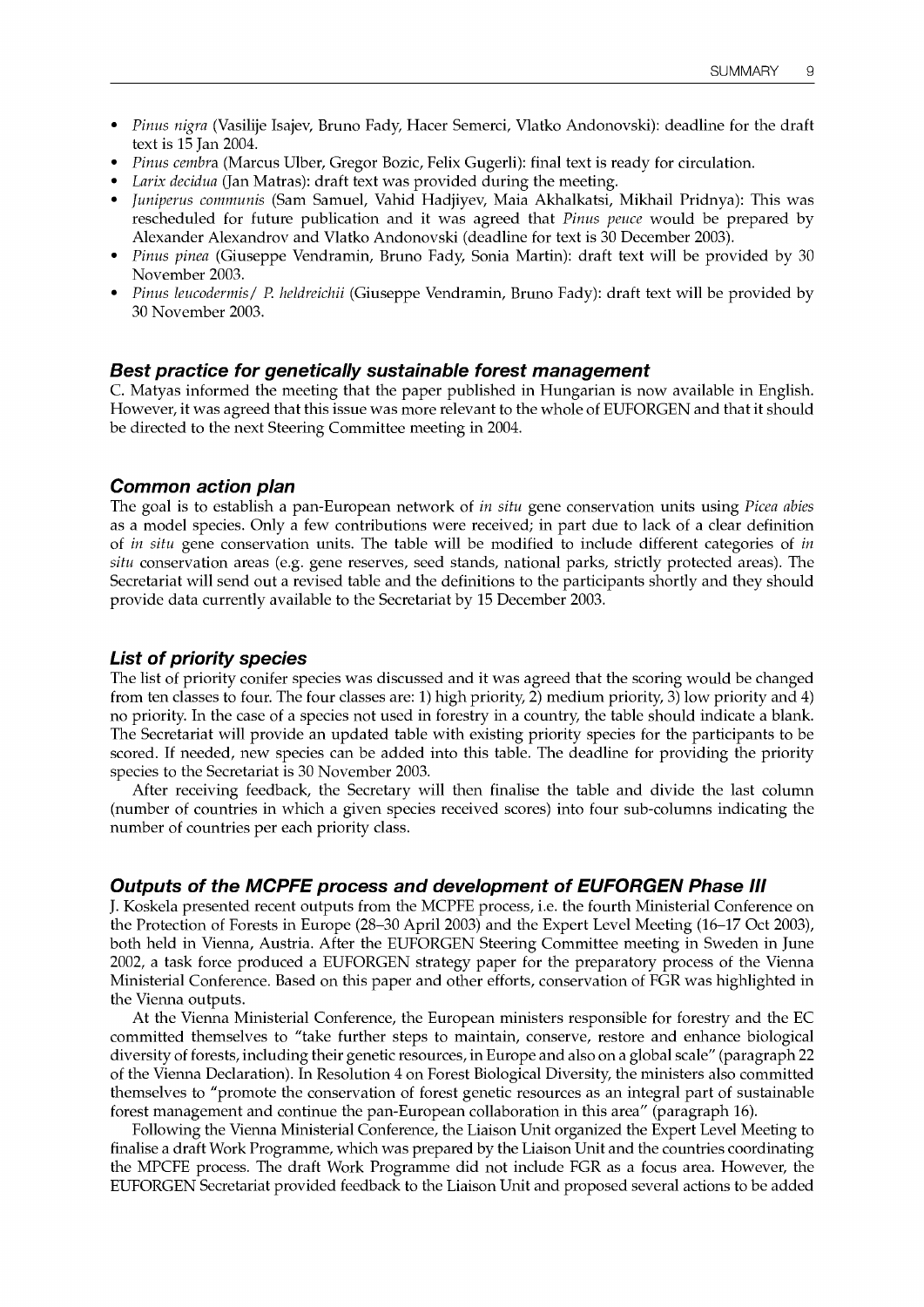into the Work Programme during the Expert Level Meeting. The adopted Work Programme now includes FGR as a focus area under the Vienna Resolution 4 (Forest Biological Diversity) with two actions: 1) Promote conservation of forest genetic resources as an integral part of sustainable forest management and continue pan-European collaboration in this area through EUFORGEN and 2) International training programme on FGR as part of the collaborative capacity building programme 'Conservation and use of biological diversity for development' that is being developed between Bioversity and the Government of Austria. Furthermore, under Resolution 5 (Climate Change and Sustainable Forest Management) and focus area 'Adaptability of forests', the Work Programme includes a workshop on the role of genetic diversity in improving adaptability of forests to climate change and in maintaining the productivity of forests under changing environmental conditions. IUFRO and EUFORGEN/Bioversity were identified as leading agencies to organize this workshop in 2005.

These MCPFE outputs imply that EUFORGEN Phase III should continue implementation of the Strasbourg Resolution S2 on Conservation of Forest Genetic Resources and as a new element, also contribute to implementation of the Vienna Resolution V4 on Forest Biological Diversity by better linking gene conservation and forest management.

The participants then discussed the future of EUFORGEN and concluded that the Programme should continue for its third phase. The participants identified several issues that are relevant to future work. The discussion emphasized that EUFORGEN should play an important role in advising national programmes on FGR and that genetic considerations should be included in forest management. Conifers should be addressed regardless of how EUFORGEN will be organized in Phase III. Exotic conifers of importance for European forestry should be included in work plans for Phase III. The participants also highlighted need for better linkages between EUFORGEN and processes on forest biological diversity at global and pan-European levels. EUFORGEN should also promote cross-sectoral co-operation in natural resource management with all relevant stakeholders.

#### Seminar on conserving and using exotic conifers

#### The International Conifer Conservation Programme (M. Gardner)

M. Gardner gave a presentation on conservation activities of threatened conifer species. Globally there are about 800 conifer species of which 355 are listed by IUCN-The World Conservation Union as being of conservation concern. They are threatened by logging, fire, insect attacks and invasive species. Seventy may become extinct in the near future. He also provided several examples of threatened conifer species at global level. The major focus of the International Conifer Conservation Programme is the integration of ex situ with in situ conservation through scientific research, education and training, and cultivation. He also described the Global Strategy for Plant Conservation adopted in The Hague in April 2002 at the sixth meeting of the Conference of the Parties (COP) to the Convention on Biological Diversity (CBD). The Strategy attempts to deliver several outputs by 2010 including an assessment of the conservation status of all threatened plant species, ensuring that 60% of all threatened plant species are conserved both in situ and ex situ.

#### The introduction, variation and use of non-native conifer species in Britain (C.J.A Samuel)

C.J.A. Samuel commenced his presentation by giving some historical information on the many plant collectors, mainly Scottish, who introduced different exotic conifer species into Britain. He then presented 20th century trends in the use of conifers in the UK. Around 400 provenance experiments were established over the period 1926-1985. Results have revealed good increases in production from up to ten degrees transfer northwards in latitude on appropriate sites for North American conifers.

Before the late 1960s, the problems in establishing provenance trials related to limited seed availability (mainly commercial seed lots and lack of information on collection methods), population sizes and sampling. In the 1960s, IUFRO developed guidelines on sampling natural populations, coordinated seed collections and improved trial design. In conclusion, he raised a number of different questions on the conservation and use of exotic conifer species in the UK.

#### Breeding programmes of exotic conifers in Britain (S. Lee)

S. Lee presented a paper on breeding programmes of exotic conifers in the UK (Sitka spruce, Douglasfir, lodgepole pine, Corsican pine and hybrid larch) and one native species, Scots pine. He reported progress made since the activities were initiated and provisions made for genetic conservation. He also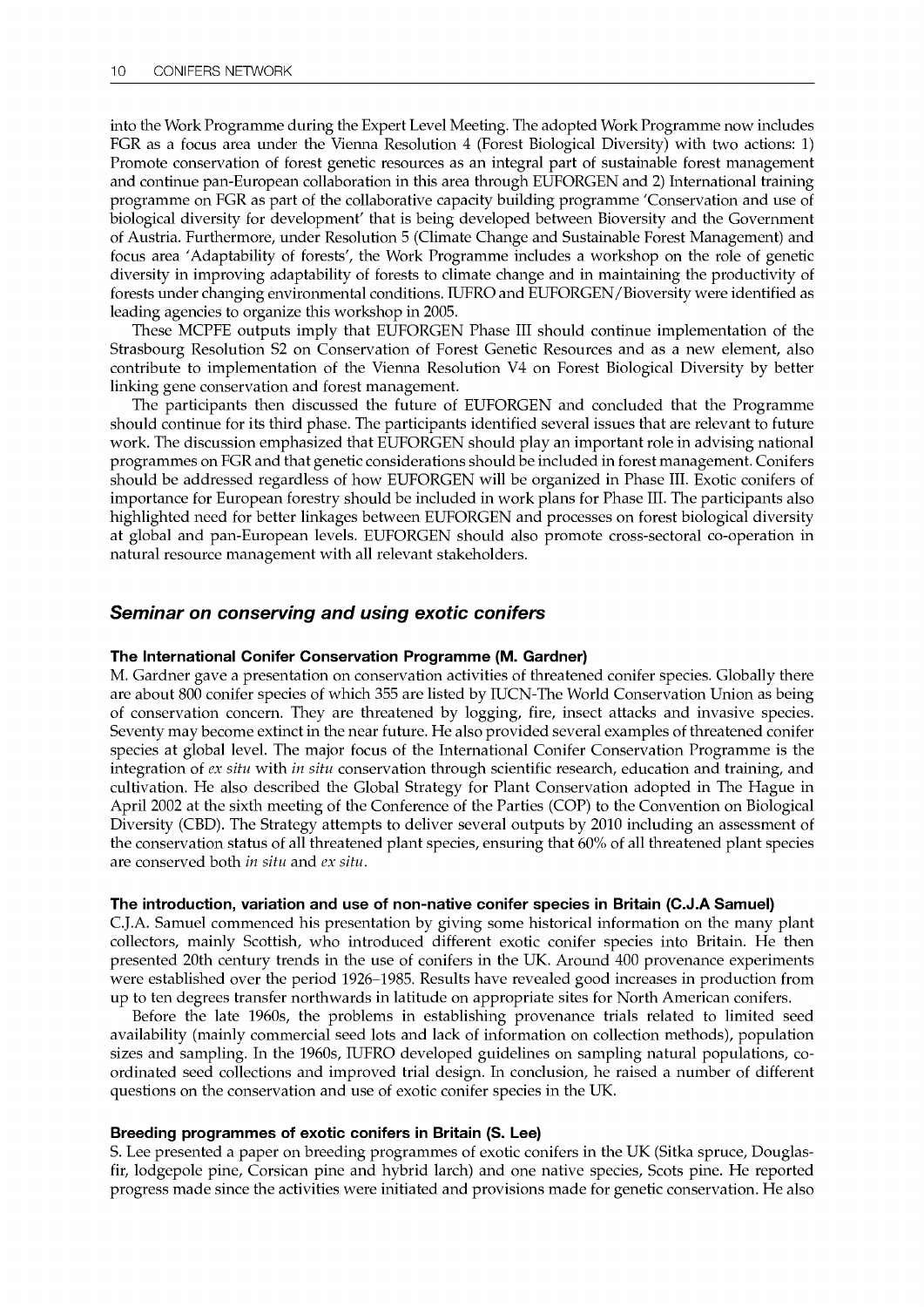provided some details on tree selection and progeny testing in these species. The objective was to breed for timber suitable for the construction industry. Tested clonal seed orchards established at a number of locations were now in production and improved seed for vegetative propagation was obtained through artificial pollination. Similar programmes were developed for a number of species. In conclusion, he highlighted pressures on tree breeders due to a shift to multi-purpose forestry and the increasing use of native species.

#### Developing a policy for long-term archiving of breeding material (R. Sykes)

R. Sykes presented a paper on clonal archiving in the UK breeding programme. This programme started in the 1950s and all selections were routinely archived until the late 1970s. The early material grew to inaccessible heights for pollination work and resulted in the introduction of top pruning in the 1980s. This policy was reviewed in the 1990s. He described the structure and layout of the early clonal archiving system. As a result of the review, a new archiving system was introduced. In future, as well as clones from the breeding population, a proportion of those originally selected will be retained to supply any future breeding material which may be needed in response to changing selection objectives.

#### Introduced forest tree species: some genetic and ecological consequences (B. Fady)

B. Fady presented a paper on handling exotic species from the genetic conservation point of view using Cedrus atlantica as a case study. The presentation aimed at evaluating some of the genetic and ecological consequences of species introduction for the management of both local ecosystems and the introduced species. He presented evidence that introduced forest species may have a very significant genetic and ecological impact on local ecosystems. Using examples drawn from research carried out at INRA-Avignon (French National Institute for Agricultural Research) on Cedrus species, he also demonstrated that introduced tree species experience rapid and quite considerable ecological and genetic change. They seem to evolve quickly into new landraces as a result of selection, genetic drift, population admixture and changes in spatial structure of their mating system. Several aspects relevant for in situ and ex situ conservation of introduced resources, both in their new and original environments, were presented.

#### Identifying origins of Douglas-fir (Pseudotsuga menziesii) plantations in Germany (A. König)

A. Konig made a presentation demonstrating how several Federal States of Germany monitor their Douglas-fir stands to conclude on their adaptation and suitability for future silvicultural use. In general, provenance trials have demonstrated that interior provenances are maladapted and exhibit inferior characteristics when planted in Germany. Forest administrations want to exclude unsuited stands from further propagation either as seed stands or for natural regeneration. Rhineland-Palatinate, Northrhine-Westfalia and Thuringia used different frequencies of alleles at the 6-PGDH-A isozyme locus in order to discriminate between provenances/stands of coastal and interior origins. The State of Hesse, however, assessed maladaptation on the basis of several phenotypic characteristics, such as needle discolouration, needle cast, growth distortions, extraordinary coarse branches, resin flow and mortality after the establishment phase.

#### Douglas-fir provenance tests in Serbia (V. Isajev and V. Lavadinovic)

It is a very common practice to introduce exotic conifers as garden specimens in several parts of Serbia but little attention is paid to provenances. In a Douglas-fir provenance trial 31 different provenances were introduced from Washington, Oregon and New Mexico. They were established some 25 years ago at two sites with different environmental conditions and different elevations. Two Oregon provenances had the best performance at both sites.

#### Conclusions based on the seminar and the discussions

In many European countries, public opinion favours native tree species over exotics. Despite obvious mistakes made in cultivation of exotic conifers, their role in production forestry and amenity is undisputed, especially in countries/regions with a low percentage of remaining native forests or impoverished dendroflora (Ireland, UK and Iceland).

The meaning and importance of autochthony should be understood in broader terms. This is due to human impact on site conditions, extensive use of genetically improved forest reproductive material and predicted climate change. Therefore, the use of non-native material under clearly defined conditions should be considered as an acceptable option.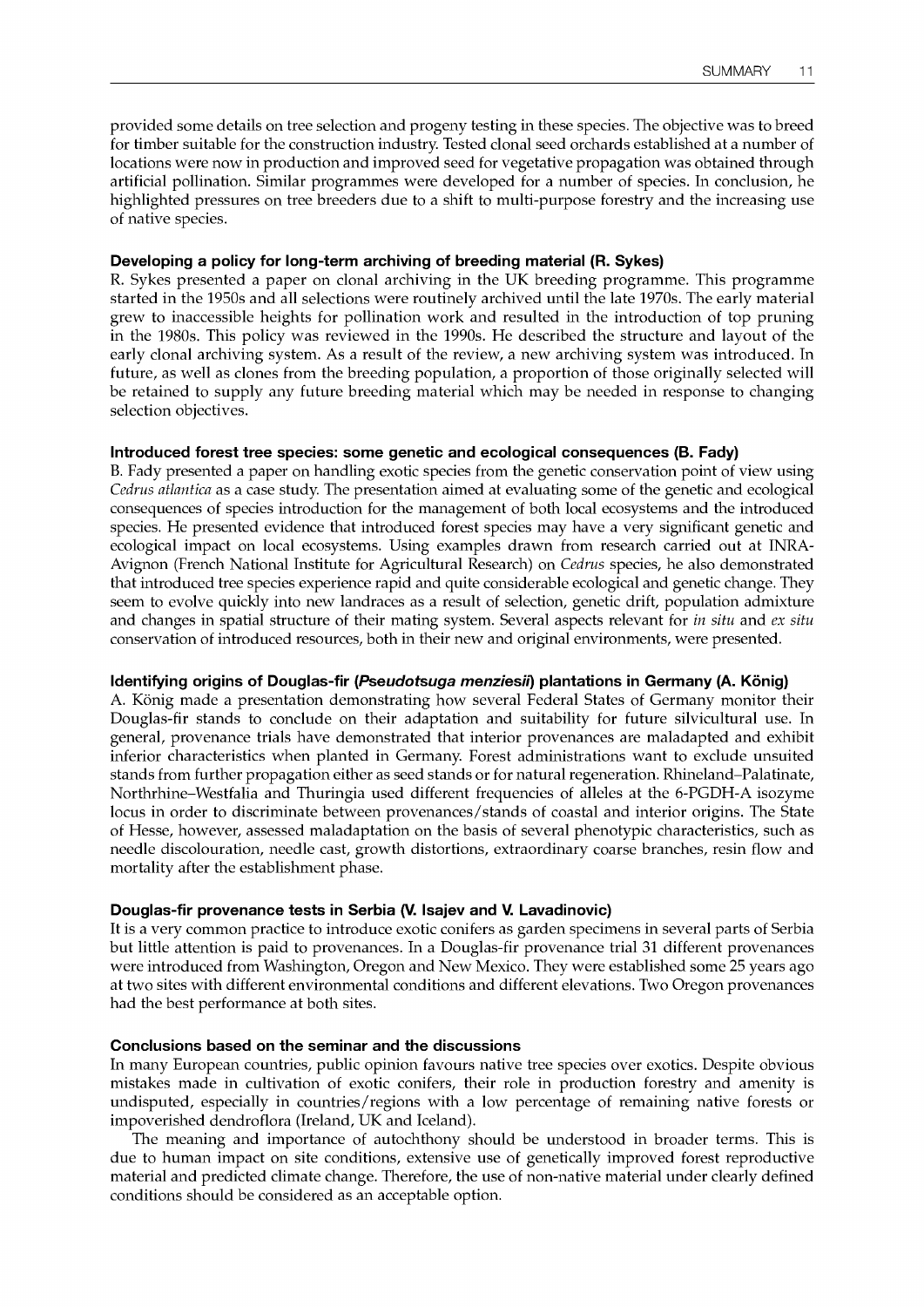The cultivation of exotic species may have certain ecological and genetic consequences which have to be monitored carefully (e.g. diversity loss of ecosystems and introgression). In some species, disease and pest problems develop only after a considerable time lag and may be difficult to eradicate due to lack of natural control.

Analyses of second-generation performance of some introduced tree species show that adaptation to new environmental conditions can be relatively fast and consequently the gene pool may change significantly within one generation. This fast adaptational process may lead to the emergence of landraces. Such locally adapted genetic material should be conserved by appropriate methods.

Breeding strategy and policy changes can lead to changes in the current valuation of species. The proper conservation of selected/improved genotypes and archiving of pertinent information are important.

Traditional plantings of exotic species in arboreta are useful for public awareness. Recent initiatives of arboreta to develop conservation programmes of threatened forest tree species are also valuable from a genetic point of view.

Exotic tree species should be incorporated in both the national programmes of FGR conservation and in the multilateral programmes of EUFORGEN and other international organisations.

## Any other business

- Iceland indicated its interest in join EUFORGEN.
- A. Alexandrov informed the meeting that an IUFRO 5-needle pine meeting will be held in Bulgaria 3-7 September 2004.
- Missing contributions to the meeting report should be sent to the Secretariat by 15 December 2003.

## Date and place of next meeting

Cyprus indicated its interest to organise the next meeting in spring 2005. The offer was accepted, provided that the Conifers Network will continue in its present form during Phase III of EUFORGEN.

## Adoption of the summary of the meeting

The meeting summary was adopted and the Chair (C. Mátyás) closed the meeting.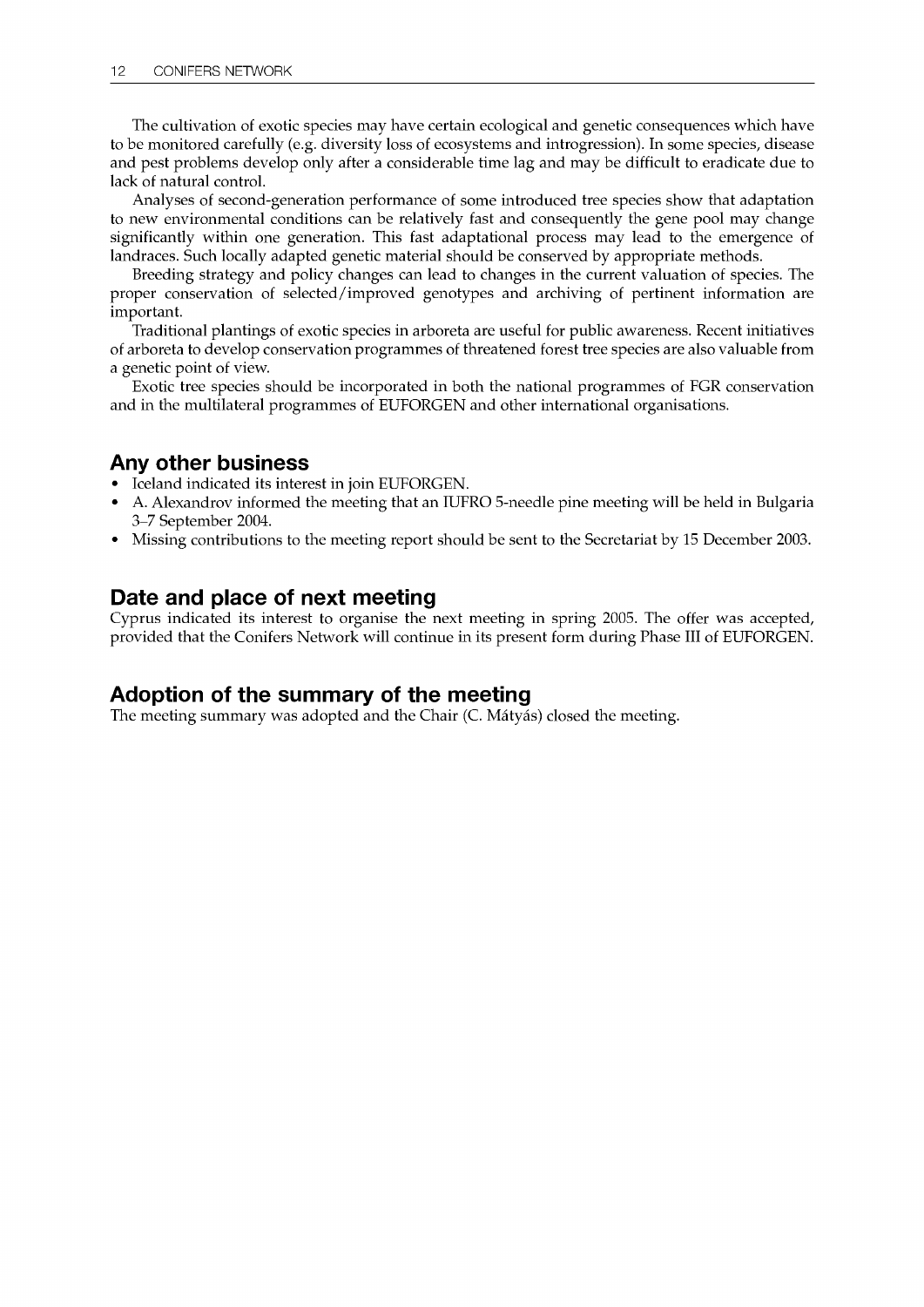Introductory country reports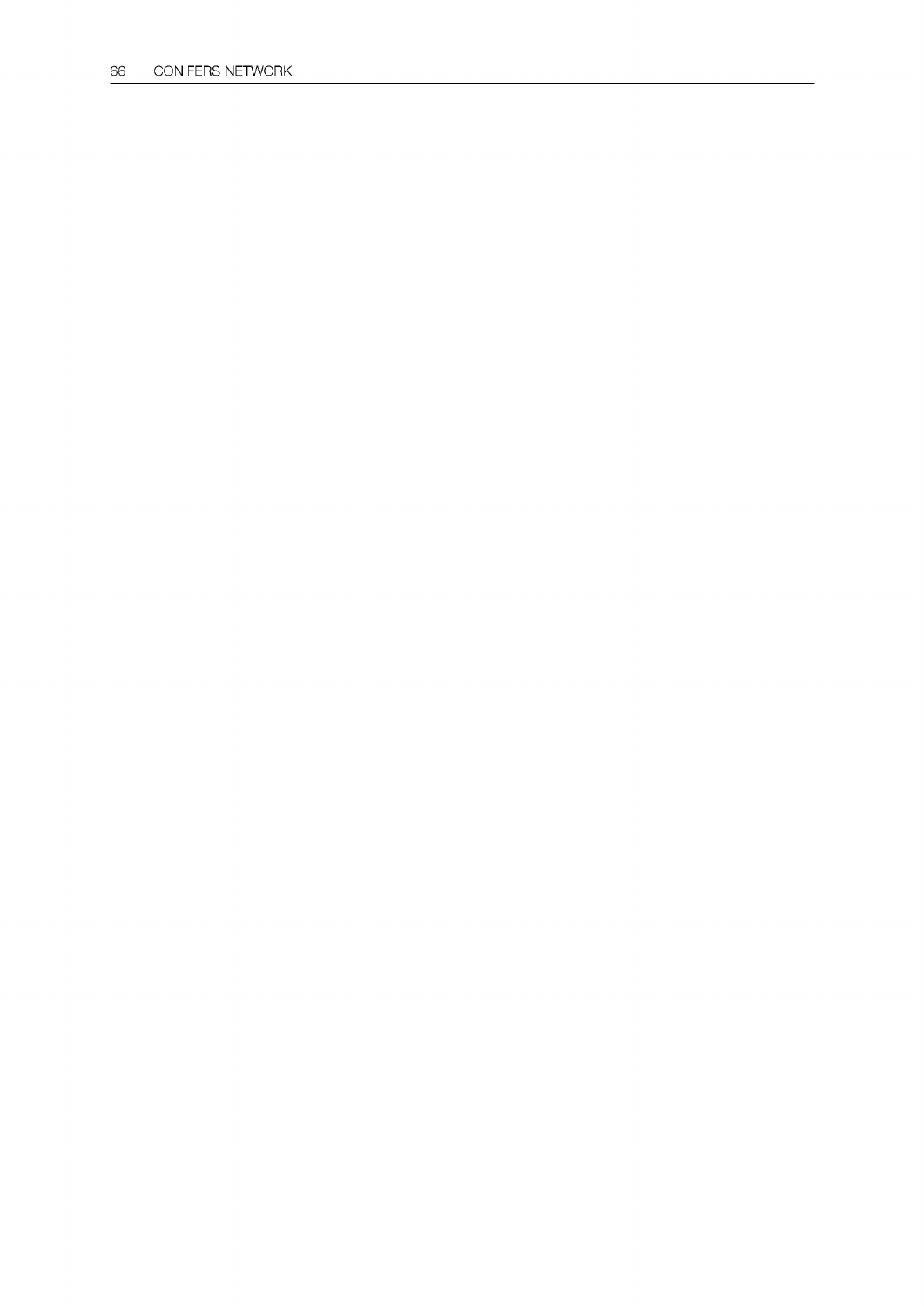# Fourth EUFORGEN Conifers Network meeting

# Pitlochry, Scotland, UK, 18-20 October 2003

# Theme: conservation and use of genetic resources of exotic conifer species in Europe

## Friday 17 October

Arrival of participants

## Saturday 18 October

| 08:30 | Opening of the meeting                                                                                                                          |
|-------|-------------------------------------------------------------------------------------------------------------------------------------------------|
|       | Welcome address (S. Samuel)                                                                                                                     |
|       | Welcome by Chair (C. Mátyás)                                                                                                                    |
|       | Adoption of the agenda and nomination of rapporteurs                                                                                            |
| 08:45 | EUFORGEN update (J. Koskela)                                                                                                                    |
| 09:00 | Country introductory report: Iceland                                                                                                            |
| 09:30 | Country updates and discussion on the progress made in sub-regional groups                                                                      |
|       | Central and Eastern Europe (Czech Republic, Hungary, Poland, Russian Federation,<br>Slovakia)                                                   |
|       | Mediterranean region (Bulgaria, Croatia, Cyprus, France, Italy, Macedonia, Malta,<br>Serbia and Montenegro, Spain, Turkey)                      |
|       | Northern Europe (Finland, Lithuania, Norway, Sweden)                                                                                            |
|       | Western Europe (Austria, Belgium, Germany, Ireland, Switzerland, United Kingdom)                                                                |
| 10:30 | <b>Break</b>                                                                                                                                    |
| 11:00 | Presentations by the sub-regional groups                                                                                                        |
| 12:00 | Documentation, information and public awareness:                                                                                                |
|       | EUFORGEN website (J. Koskela)                                                                                                                   |
|       | Bibliography (J. Koskela)                                                                                                                       |
|       | Poster presented at the DYGEN Conference (C. Mátyás)                                                                                            |
|       | Image database (B. Fady)                                                                                                                        |
|       | Other public awareness initiatives                                                                                                              |
| 12:30 | Lunch                                                                                                                                           |
| 13:45 | Depart for Blair Castle (residence of the Dukes of Atholl for over 700 years) and<br>Diana's Grove (major mature collection of exotic conifers) |
| 16:45 | <b>Break</b>                                                                                                                                    |
| 17:00 | Meetings, projects and other initiatives:                                                                                                       |
|       | Outcomes of the DYGEN Conference (C. Mátyás)                                                                                                    |
|       | EC Regulation on Genetic Resources (J. Koskela)                                                                                                 |
|       | EVOLTREE proposal (G. Vendramin)                                                                                                                |
|       | Some results from analysing SNPs in conifers (G. Vendramin)                                                                                     |
|       | Other initiatives                                                                                                                               |
| 19:30 | Dinner                                                                                                                                          |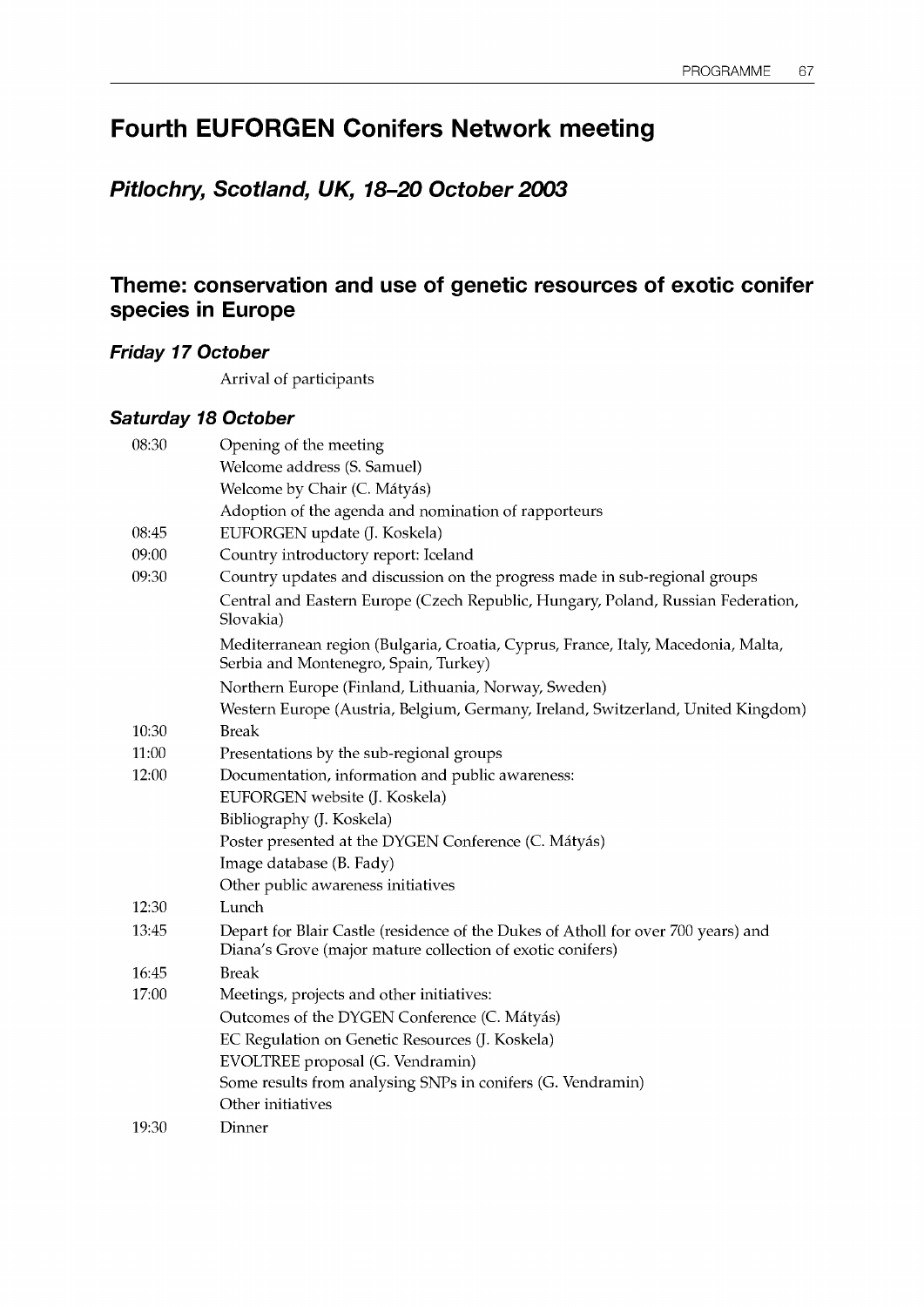# Sunday 19 October

| 08:30       | Progress made in the Network activities and discussion:                                                      |
|-------------|--------------------------------------------------------------------------------------------------------------|
|             | Technical Guidelines (J. Koskela)                                                                            |
|             | Best practice for genetically sustainable forest management (C. Mátyás)                                      |
|             | Common Action Plan (C. Mátyás)                                                                               |
|             | List of priority species (C. Mátyás)                                                                         |
|             | MCPFE outcomes and EUFORGEN Phase III (J. Koskela)                                                           |
| 10:30       | <b>Break</b>                                                                                                 |
| 11:00       | Seminar on conserving and using exotic conifers: experiences from the UK and<br>implications for Europe      |
|             | The introduction, variation and use of non-native conifer species in Britain (S. Samuel)                     |
|             | Breeding programmes in exotic conifers in Britain (S. Lee)                                                   |
| 12:30       | Lunch                                                                                                        |
| 14:00       | Seminar (continued):                                                                                         |
|             | Developing a policy for long-term archiving of breeding material (R. Sykes)                                  |
|             | Handling exotic species from the genetic conservation point of view: Cedrus atlantica<br>in France (B. Fady) |
| 15:30       | <b>Break</b>                                                                                                 |
| 16:00-18:00 | Botanical gardens and gene conservation (M. Gardner)                                                         |
|             | Seminar wrap-up and recommendations                                                                          |
| 20:00       | Dinner                                                                                                       |

# Monday 20 October

| 08:30-15:30     | Field trip                             |
|-----------------|----------------------------------------|
| $16:00 - 18:00$ | Wrap-up session:                       |
|                 | Any other business                     |
|                 | Date and place of next meeting         |
|                 | Adoption of the summary of the meeting |
| 20:00           | Dinner                                 |

# Tuesday 21 October

Departure of participants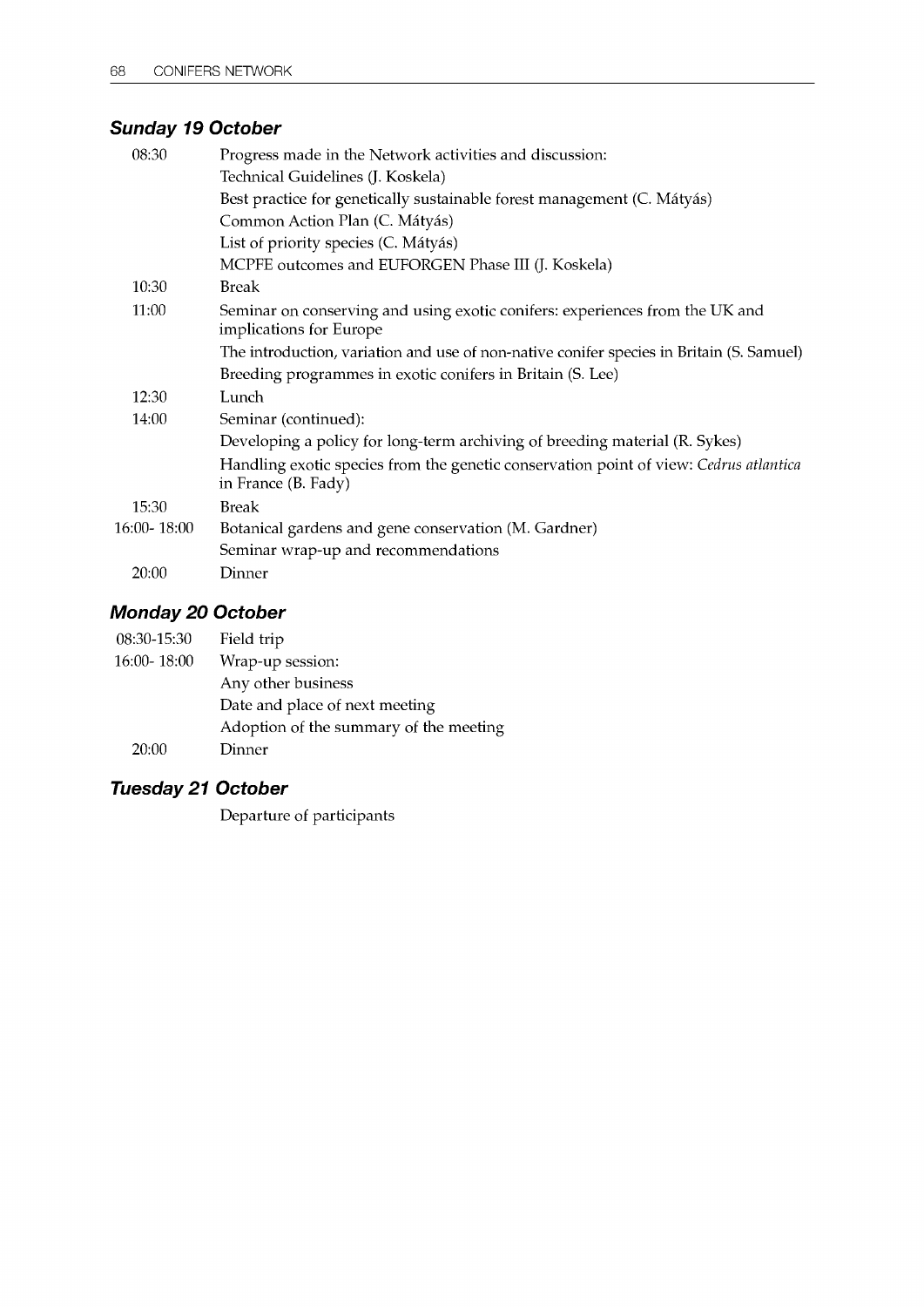# List of participants

Michael Mengl Federal Office and Research Centre for Forests Institute of Forest Genetics Hauptstrasse 7 1140 Vienna Austria Tel: (43-1) 87838 2224 Fax: (43-1) 87838 2250 Email: michael. bfw.gv.at

Olivier Desteucq Centre de Recherche de la Nature, des Forets et du Bois Avenue Maréchal Juin, 23 5030 Gembloux Belgium Tel: (32-81) 626452 Fax: (32-81) 615727 Email: o. mrw.wallonie.be

Alexander Alexandrov Forest Research Institute Kliment Ohridski Blvd 132 1756 Sofia Bulgaria Tel: (359-2) 9620442 Fax: (359-2) 9620447 Email: bulnet.bg

Marilena Idzojtic University of Zagreb Faculty of Forestry Svetosimunska 25 1000 Zagreb Croatia Tel: (385-1) 2352541 Fax: (385-1) 2352505 Email: marilena. post.hinet.hr

Karel Vancura Forestry Development Department Ministry of Agriculture Tešnov 17 117 05 Prague Czech Republic Tel: (420-2) 2181 2357 Fax: (420-2) 2181 2988 Email: mze.cz

Xenophon Hadjikyriacou Forestry Department 1414 Nicosia Cyprus Tel: (357) 22805504 Fax: (357) 22781419 Email: yahoo.com

Teijo Nikkanen Punkaharju Research Station Finlandiantie 18 58450 Punkaharju Finland Tel: (358-10) 2114226 Fax: (385-10) 2114201 Email: teijo. metla.fi

Bruno Fady Unite des Recherches Forestières Méditerranéennes - INRA Avenue A. Vivaldi 84000 Avignon France Tel: (33-4) 90135910 Fax: (33-4) 90135959 Email: avignon.inra.fr

Armin König Institute for Forest Genetics and Forest Tree Breeding Sieker Landstrasse 2 22927 Grosshansdorf Germany Tel: (49-4102) 696147 Fax: (49-4102) 696200 Email: holz.uni-hamburg.de

Csaba Mátyás University of West Hungary Faculty of Forestry PO Box 132 9401 Sopron Hungary Tel: (36-9) 518395 Fax: (36-99) 329840 Email: emk.nyme.hu

John Fennessy COFORD (National Council for Forest Research and Development) Agriculture Building Belfield Dublin 4 Ireland Tel: (353-1) 7167700 Fax: (353-1) 7161180 Email: john. coford.ie

Giovanni G. Vendramin Istituto di Genetica Vegetale - CNR Via Madonna del Piano 50019 Sesto Fiorentino Italy Tel: (39) 055 5225725 Fax: (33) 055 5225729 Email: giovanni. gv.cnr.it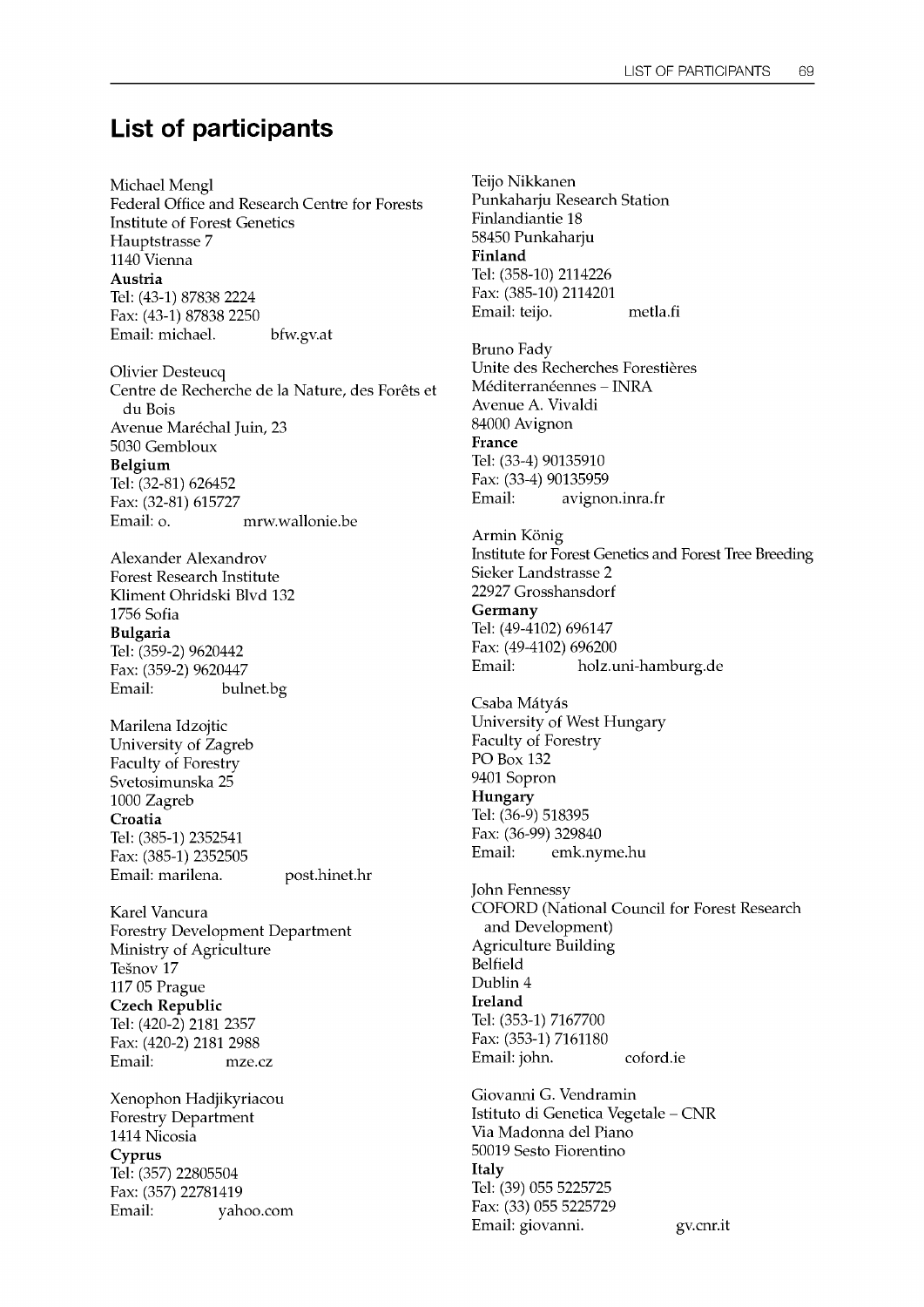Darius Danusevicius Department of Forest Genetics and Reforestation Lithuanian Forest Research Institute Girionys 1 4312 Kaunas region Lithuania Tel: (370-7) 547426 Fax: (370-7) 547446 Email: darius. takas.lt

Vlatko Andonovski Faculty of Forestry P.O. Box 235 1000 Skopje R. Macedonia FYR Tel: (389-70) 332113 Fax: (389-2) 3079748 Email: unet.com.mk

Eman Calleja Ministry of Agriculture and Fisheries Department of Agriculture Notabile Road Attard Malta Tel: (356) 21415488 Fax: (356) 21493176 Email: eman. magnet.mt

Tore Skroppa Norwegian Forest Research Institute Flogskoleveien 12 1432 As Norway Tel: (47) 64 949067 Fax: (47) 64942980 Email: tore. skogforsk.no

Jan Matras Forest Research Institute Dept. of Genetics & Physiology of Woody Plants ul. Bitwy Warszawszkiej 1920 roku, 3 00 973 Warsaw Poland Tel: (48-22) 7150478 Fax: (48-22) 7150313 Email: bles.waw.pl

Mikhail Pridnya NIIGORLESECOL 74 Kurortnyi prospect 354002 Sochi-2 Russian Federation Tel: (7-8622) 621842 Fax: (7-8622) 621842 Email: sochi.ru Vasilije Isajev Šumarski Fakultet - Beograd Kneza Višeslava 1 11030 Belgrade Serbia and Montenegro Tel: (381-11) 553 122 Fax: (381-11) 545 485 Email: hotmail.com

Rudolf Bruchanik State Forest of Slovak Republic Námestie SNP 8 975 66 Branska Bystrica Slovakia Tel: (421-48) 4125903 Fax: (421-48) 4125904 Email: lesy.sk

Gregor Bozic Slovenian Forestry Institute Vecna pot 2 1000 Ljubljana Slovenia Tel: (386-1) 2007821 Fax: (386-61) 273589 Email: gregor. gozdis.si

Sonia Martin Albertos Servicio de Material Genético Direccion General de Conservacion de la Naturaleza Gran Via de San Francisco, 4 28005 Madrid Spain Tel: (34-91) 5964639 Fax: (34-91) 5964905 Email: mma.es

Jonas Bergquist National Board of Forestry Skogstyrelsen 55183 Jönköping Sweden Tel: (46-36) 155720 Fax: (46-36) 166170 Email: jonas. svo.se

Marcus Ulber Eidgen. Forschungsanstalt WSL Ziircherstrasse 111 8903 Birmensdorf Switzerland Tel: (41-1) 7392493 Fax: (41-1) 7392215 Email: marcus. wsl.ch